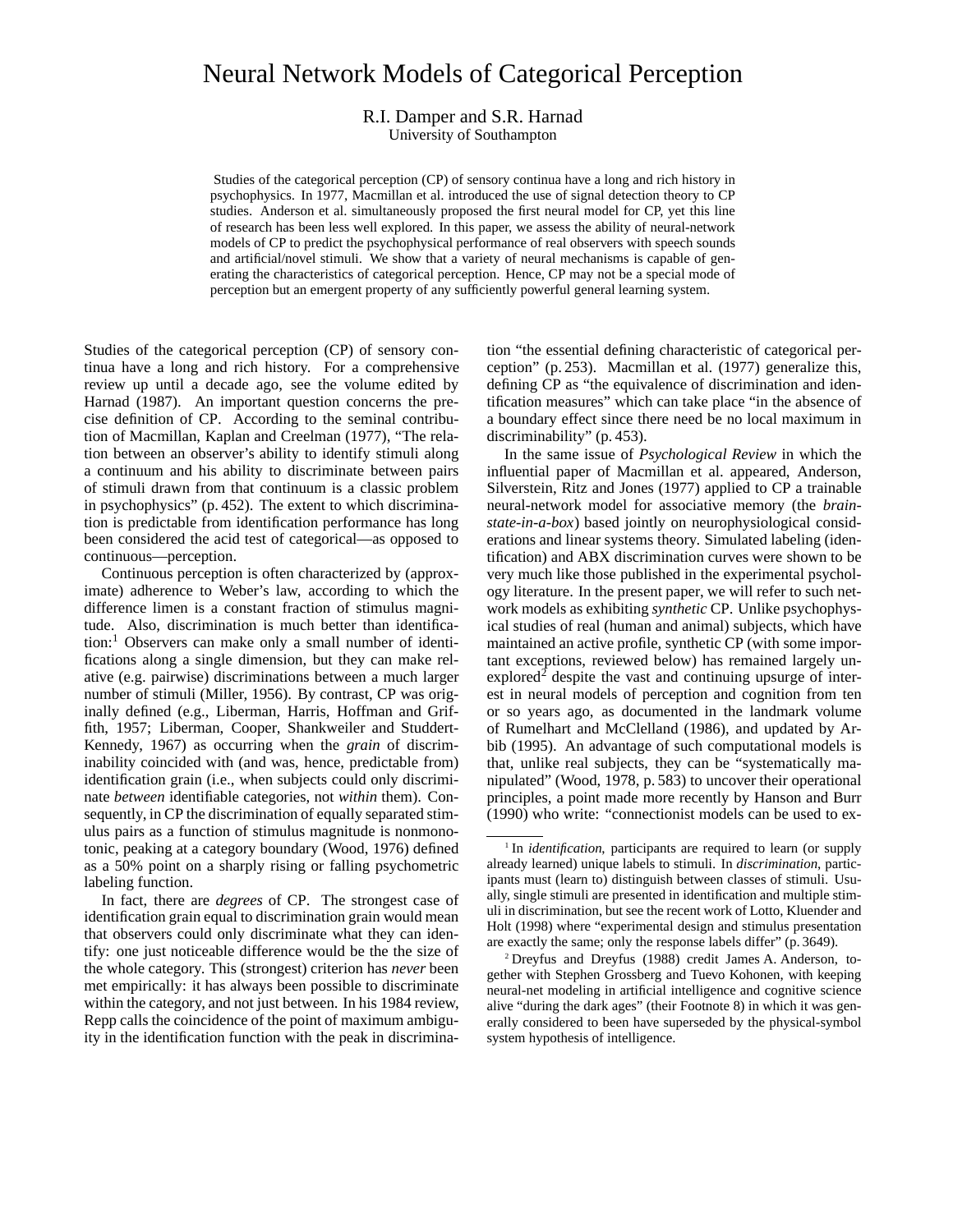plore systematically the complex interaction between learning and representation" (p. 471).

The purpose of the present paper is to assess neural-net models of CP, with particular reference to their ability to simulate the behavior of real observers. As with any psychophysical model, the points in which synthetic CP agrees with observation show that real perceptual and cognitive systems could operate on the same principles as those embodied in the model. Where real and synthetic behaviors differ, this can suggest avenues for new experimentation.

The remainder of this paper is structured as follows. In the next section, we outline the historical development of theories of CP and its psychophysical basis. We then review various neural-net models for synthetic CP. These have mostly considered artificial or novel continua, whereas experimental work with human subjects has usually considered speech (or, more accurately synthetic, *near speech* stimuli), especially syllable-initial stop consonants. Thus, we describe the use of two rather different neural systems to model the perception of stops. The application of signal detection theory to synthetic CP is then considered. Finally, the implications of the results of connectionist modeling of CP are discussed, before we present our conclusions and identify future work.

### Characterization of CP

Categorical perception is usually defined relative to some theoretical position. Views of CP have accordingly evolved in step with perceptual theories. However CP is defined, the relation between discrimination and identification remains a central one. At the outset, we distinguish categorical *perception* from *mere* categorization ('sorting') in that there is no warping of discriminability or rated similarity or interstimulus representation distance (i.e., compression within categories and separation between) in the latter. Also, CP can be *innate* as in the case of color vision (e.g., Bornstein, 1987) or *learned* (e.g., Goldstone, 1994; 1998).

### *Early Characterizations from Speech CP*

The phenomenon of CP was first observed and characterized in the seminal studies of the perception of synthetic speech at Haskins Laboratories, initiated by Liberman et al. (1957), but see Liberman, 1996, for a comprehensive historical review. The impact of these studies on the field has been tremendous. Massaro (1987a) writes, "The study of speech perception has been almost synonymous with the study of categorical perception" (p. 90).

Liberman et al. (1957) investigated the perception of syllable-initial stop consonants  $(\frac{b}{\sqrt{d}}$  and  $\frac{g}{g}$  varying in place of articulation, cued by second-formant transition. Liberman, Delattre and Cooper (1958) went on to study the voiced/voiceless contrast cued by first-formant (*F1*) cutback, or voice onset time  $(VOT)$ .<sup>3</sup> In both cases, perception was found to be categorical, in that a steep labeling function and a peaked discrimination function (in an ABX task) were observed, with the peak at the phoneme boundary corresponding to the 50% point of the labeling curve. Fry, Abramson, Eimas and Liberman (1962) found the perception of long,

steady-state vowels to be much "less categorical" than stop consonants.

An important finding of Liberman et al. (1958) was that the voicing boundary depended systematically on place of articulation. In subsequent work, Lisker and Abramson (1970) found that as the place of articulation moves back in the vocal tract from bilabial (for a / ba–pa / VOT continuum) through alveolar (/da–ta /) to velar (/ga–ka /), so the boundary moves from about 25 ms VOT through about 35 ms to approximately 42 ms. Why this should happen is uncertain. For instance, Kuhl (1987 ) writes: "We simply do not know why the boundary "moves"." (p. 365). One important implication, however, is that CP is more than merely bisecting a continuum, otherwise the boundary would be at mid-range in all three cases.

At the time of the early Haskins work, and for some years thereafter, CP was thought to reflect a mode of perception special to speech (e.g., Liberman et al., 1957, 1967; Studdert-Kennedy, Liberman, Harris and Cooper, 1970) in which the listener somehow made reference to production. It was supposed that an early and irreversible conversion took place of the continuous sensory representation into a discrete, symbolic code subserving both perception and production (*motor theory*). Thus, perception of consonants is supposedly *more categorical* than that of steady-state vowels because the articulatory gestures that produce the former are more discrete than the relatively continuous gestures producing the latter.

Although there is little or no explicit mention of Weber's law in early discussions of motor theory, its violation is one of the aspects in which CP was implicitly supposed to be special. Also, at that time, CP had not been observed for stimuli other than speech, a situation which was soon to change. According to Macmillan, Braida and Goldberg (1987), however, "all ... discrimination data require psychoacoustic explanation, whether they resemble Weber's Law, display a peak, or are monotonic" (p. 32). In spite of attempts to modify it suitably (e.g., Liberman and Mattingly, 1985, 1989; Liberman, 1996), the hypothesis that CP is special to speech has been unable to bear the weight of accumulating contrary evidence.

One strong line of contrary evidence comes from psychoacoustic investigations, notably that of Kuhl and Miller (1978), using non-human animal listeners who "by definition, [have] no phonetic resources" (p. 906). These workers trained four chinchillas to respond differentially to the 0 ms and 80 ms endpoints of a synthetic VOT continuum as developed by Abramson and Lisker (1970). They then tested their animals on stimuli drawn from the full

As pointed out to us by Michael Studdert-Kennedy (personal communication, August 7, 1997), the concept of VOT was not formulated until 1964 by Lisker and Abramson. In the 1958 Liberman et al. paper, *F1*-cutback was viewed as a purely acoustic variable: Its origin in VOT was not understood at that time. VOT was originally defined as an articulatory variable—the interval between stop release and the onset of voicing—having multiple acoustic consequences, including the presence/absence of prevoicing, variations in release-burst energy, aspiration duration and *F1* onset frequency. In this sense, VOT includes *F1* onset frequency: The two are (supposedly) perfectly correlated.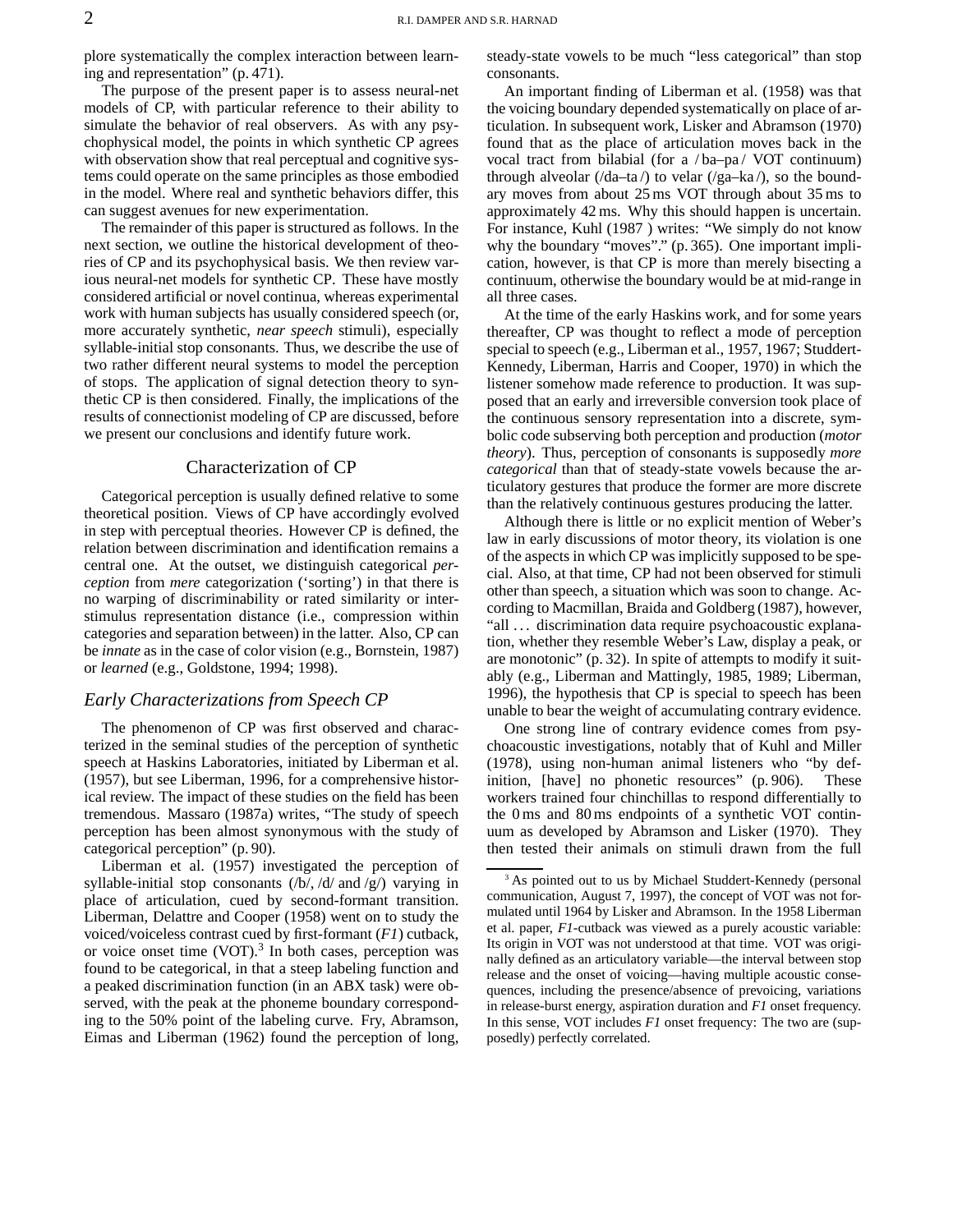

*Figure 1*. Mean identification functions obtained for bilabial, alveolar and velar synthetic VOT series for human listeners and chinchillas. Smooth curves have been fitted to the raw data points by probit analysis. Reprinted with permission from Kuhl and Miller, "Speech perception by the chinchilla: Identification functions for synthetic VOT stimuli", *Journal of the Acoustical Society of America*, 63(3), March 1978, 905–917. Copyright 1978 Acoustical Society of America.

0 to 80 ms range. Four human listeners also labeled the stimuli for comparison. Kuhl and Miller found "no significant differences between species on the absolute values of the phonetic boundaries ... obtained, but chinchillas produced identification functions that were slightly, but significantly, less steep" (p. 905). Figure 1 shows the mean identification functions obtained for bilabial, alveolar and velar synthetic VOT series (Kuhl and Miller's Figure 10). In this figure, smooth curves have been fitted to the raw data points (at  $0, 10, 20, \ldots 80$  ms). Subsequently, working with macaques, Kuhl and Padden (1982, 1983) confirmed that these animals showed increased discriminability at the phoneme boundaries. Although animal experiments of this sort are methodologically challenging, and there have been difficulties in replication (e.g., Howell, Rosen, Laing and Sackin, 1992 working with chinchillas), the convergence of human and animal data in this study has generally been taken as support for the notion that general auditory processing and/or learning principles underlie this version of CP.

The emerging classical characterization of CP has been neatly summarized by Treisman, Faulkner, Naish and Rosner (1995) as encompassing four features: "a sharp category boundary, a corresponding discrimination peak, the predictability of discrimination function from identification, and resistance to contextual effects" (p. 335). These authors go on to critically assess this characterization, referring to "the unresolved difficulty that identification data usually predict a lower level of discrimination than is actually found" (pp. 336–7) as, for example, in the work of Liberman et al. (1957), Studdert-Kennedy et al. (1970), Macmillan et al. (1977) and Pastore (1987a). They also remark on the ne-



*Figure 2*. (a) The transformation of stimulus to response can be seen as a two-stage process of a sensory operation followed by a decision operation. This is consistent with signal detection theory's separation of sensitivity and response bias measures. Redrawn from Massaro, 1987b. (b) In Fujisaki and Kawashima's dual-process theory, there are two routes from sensory processing to decision: one continuous  $(X)$  and the other discrete  $(X')$ .

cessity to qualify "Studdert-Kennedy et al.'s claim that context effects [and other sequential dependencies] are weak or absent in categorical perception" (see also Healy and Repp, 1982). We will take the classical characterization of CP to encompass only the first three aspects identified above, given the now rather extensive evidence for context effects and sequential dependencies (e.g., Brady and Darwin, 1978; Diehl, Elman and McCusker, 1978; Rosen, 1979; Repp and Liberman, 1987; Diehl and Kluender, 1987) which can shift the category boundary. 4

### *Signal Detection and Criterion-Setting Theories*

The pioneering Haskins work on phonetic categorization took place at a time when psychophysics was dominated by threshold models and before the influence of signal detection theory (Green and Swets, 1966; Macmillan and Creelman, 1991) was fully felt. Analyses based on signal detection theory (SDT) differ from classical views of CP in two respects. First, SDT clearly separates measures of sensitivity  $(d')$  from measures of response bias  $(\beta)$ . Second, the two views differ in details of how discrimination is predicted from identification, with labeling playing a central role in both aspects of performance in the classical view. We deal with the latter point in some detail below; brief remarks on the first point follow immediately.

Figure 2(a) (after Massaro, 1978b) shows the transformation of stimulus to response in an identification or dis-

<sup>4</sup> However, the magnitude of context effects varies greatly with the nature of the stimuli and tends to be negatively correlated with the degree of CP, as discussed by Repp (1984). Also, the "unresolved difficulty" referred to above arises in part, if not entirely, from the different contexts of the stimuli in typical identification and discrimination tasks (Repp, Healy and Crowder, 1979; Lotto et al., 1998), at least in the case of vowels.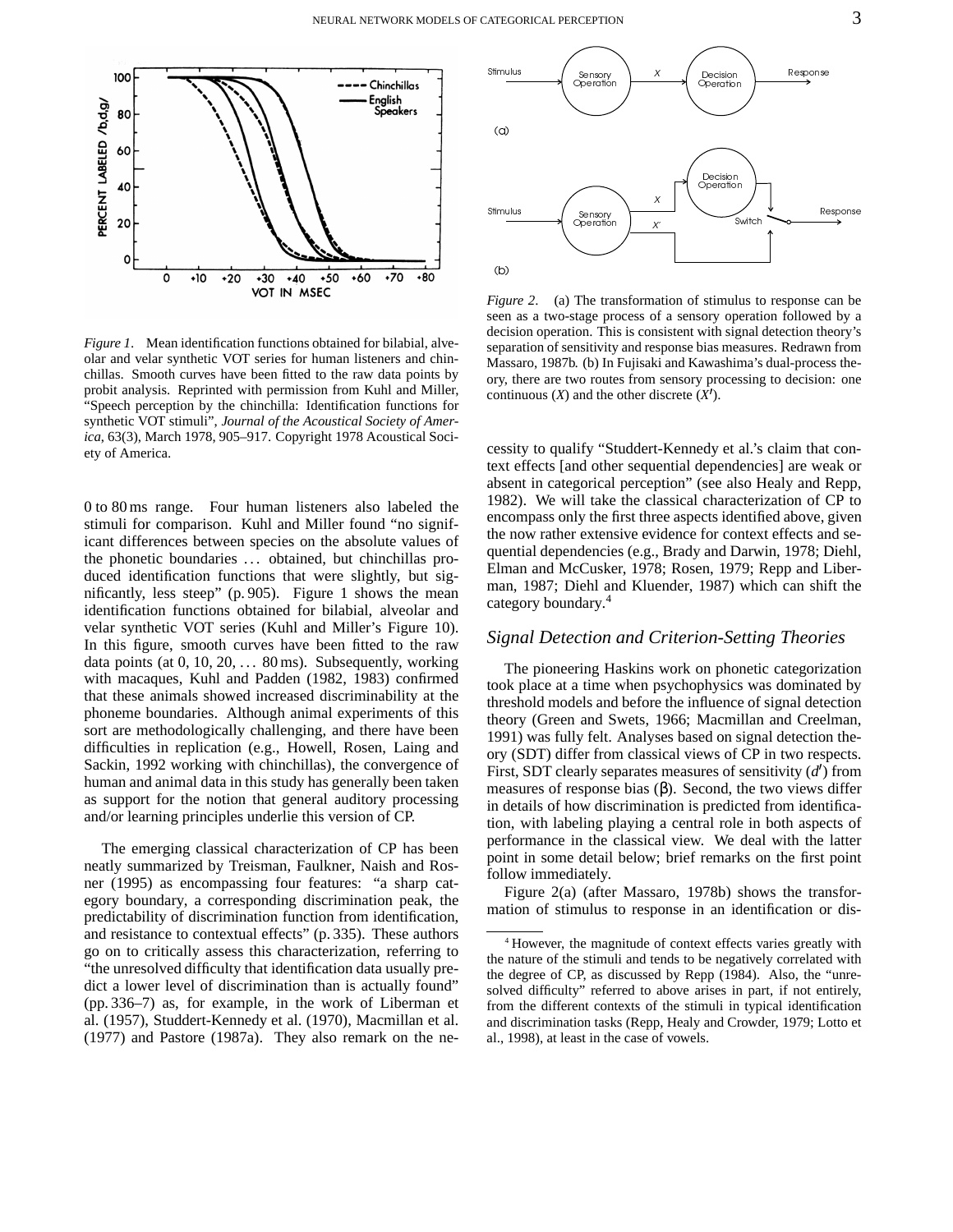crimination task as a two-stage process: sensory operation followed by decision operation. This is obviously consistent with SDT's separation of sensitivity factors (having to do with sensory perception) and response bias (having to do with decision processes). The importance of this in the current context is that classical notions of CP are ambiguous about which of the representations are categorical: The information passed between sensory and decision processes (labeled *X* in the figure) could be categorical or continuous. In the latter case, this still allows the response to be categorical, but this is not CP in Massaro's view because the categorization does not occur at the sensory/perceptual stage: He prefers the term *categorical partition*. Emphasizing this distinction, Massaro (1987a) writes, "I cannot understand why categorization behavior was (and continues to be) interpreted as evidence for categorical perception. It is only natural that continuous perception should lead to sharp category boundaries along a stimulus continuum" (p. 115). (See also Hary and Massaro, 1982, and the reply of Pastore, Szczesiul, Wielgus, Nowikas and Logan, 1984).

According to SDT, *X* represents a *continuous* decision variate. In the simplest case, there are two kinds of presentation (historically called *signal* and *signal-plus-noise*) and *X* is unidimensional. The two classes of presentation give rise to two normal distributions of equal variance, one with mean zero and the other with mean  $d'$ . Stimuli are then judged to be from one class or the other according to whether they give rise to an *X* value which is greater than or less than some internal criterion. However, as detailed by Macmillan et al. (1977) and reviewed below, the paradigms used in the study of CP have generally been more complex than this simple case.

Is the internal criterion fixed or can it shift as experience changes? This question has been addressed in the recent work of Treisman et al. (1995) who apply the earlier criterion-setting theory (CST) of Treisman and Williams (1984) to CP. According to CST, a sensory system resets the response criterion between each trial according to "the latest information available to it, about its own sensory performance and the environment" (p. 337), leading to sequential dependencies. The relevance to CP had been noted by Elman (1979) who suggested that consonant adaptation effects might be due to such criterion shifts. When applied to ABX discrimination, CST "is shown to fit the data from the literature" (Treisman et al., 1995, p. 334), in that a peak occurs at the category boundary. This is essentially because CST shares the basic assumptions of the classical Haskins model (p. 345), which also predicts (from labeling) a peak as described below. Moreover, the absolute value of the observed discrimination performance is close to that predicted by CST. This is not the case with the Haskins model, which predicts a lower performance than is actually observed, as discussed immediately below. The better fit achieved by CST relative to the Haskins model is attributed to the former's additional criterion-setting assumptions.

### *Prediction of Discrimination from Identification*

In the classical Haskins view, discrimination in an ABX task (as traditionally used in CP studies) is based on *covert* labeling. First A is labeled covertly (in the sense that the subject is not required to report this judgment to the investigator as in overt identification), then B, then X: If the A and B labels are different, the subject responds *X is A* or *X is B* according to X's label, otherwise the subject guesses. On this basis, ABX discrimination is predictable from identification. Indeed, one of the criticisms of this paradigm (e.g., Pisoni and Lazarus, 1974; Massaro and Oden, 1980) is that it *promotes* identification/labeling behavior, so arguably promoting categorization behavior also. For judgements involving just two categories, where the prior probability of each is equal, the proportion correct in discrimination is predicted as

$$
P(C) = 0.5 \left[ 1 + (p_A - p_B)^2 \right] , \qquad (1)
$$

where  $p_A$  is the probability of identifying the A stimulus as one of the two categories,  $p_B$  is the probability of identifying the B stimulus as that same category, and the guessing probability is 0.5 (Liberman et al., 1957; Macmillan et al., 1977). It is well-known that this model predicts discrimination which is almost invariably lower than that observed. CP theorists have usually played down this discrepancy by emphasizing the correlation between the predicted and observed curves—that is, their similar, non-monotonic shape and the fact that they peak at approximately the same (boundary) point.

Massaro (1987a) writes, "For some reason, the discrepancy has never been a deterrent for advocates of categorical perception nor a central result for any alternative view" (p. 91). However, the dual-process model of Fujisaki and Kawashima (1969, 1970, 1971) does indeed effectively take this discrepancy as the basis of an alternative view, in which both a continuous (*auditory*) and a categorical (*phonetic*) mode of processing co-exist (Figure 2(b)). If the subject fails to label A and B differently via the categorical route then, instead of guessing, the continuous (but decaying) representations of A and B are consulted. According to Macmillan et al. (1977, p. 454), the extent to which Equation 1 underestimates discrimination determines the weight to be given to each process so as to fit the data best. They criticize dual-process theory for "its embarrassing lack of parsimony" (p. 467), however, in that everything that can be done via the discrete route (and more) can also be achieved via the continuous route. The theory does, however, have other strengths. It can explain, for instance, the effect that memory requirements of the experimental procedure have on CP on the basis that the two processes have different memory-decay properties.

Macmillan et al. point out that the Haskins model is tacitly based on low threshold assumptions<sup>5</sup>, arguing that mere

<sup>&</sup>lt;sup>5</sup> In threshold theories (Luce, 1963; Macmillan and Creelman, 1991), a physical continuum is assumed to map to discrete perceptual states rather than into a perceptual continuum. The threshold is the division between the internal states. In high threshold theory,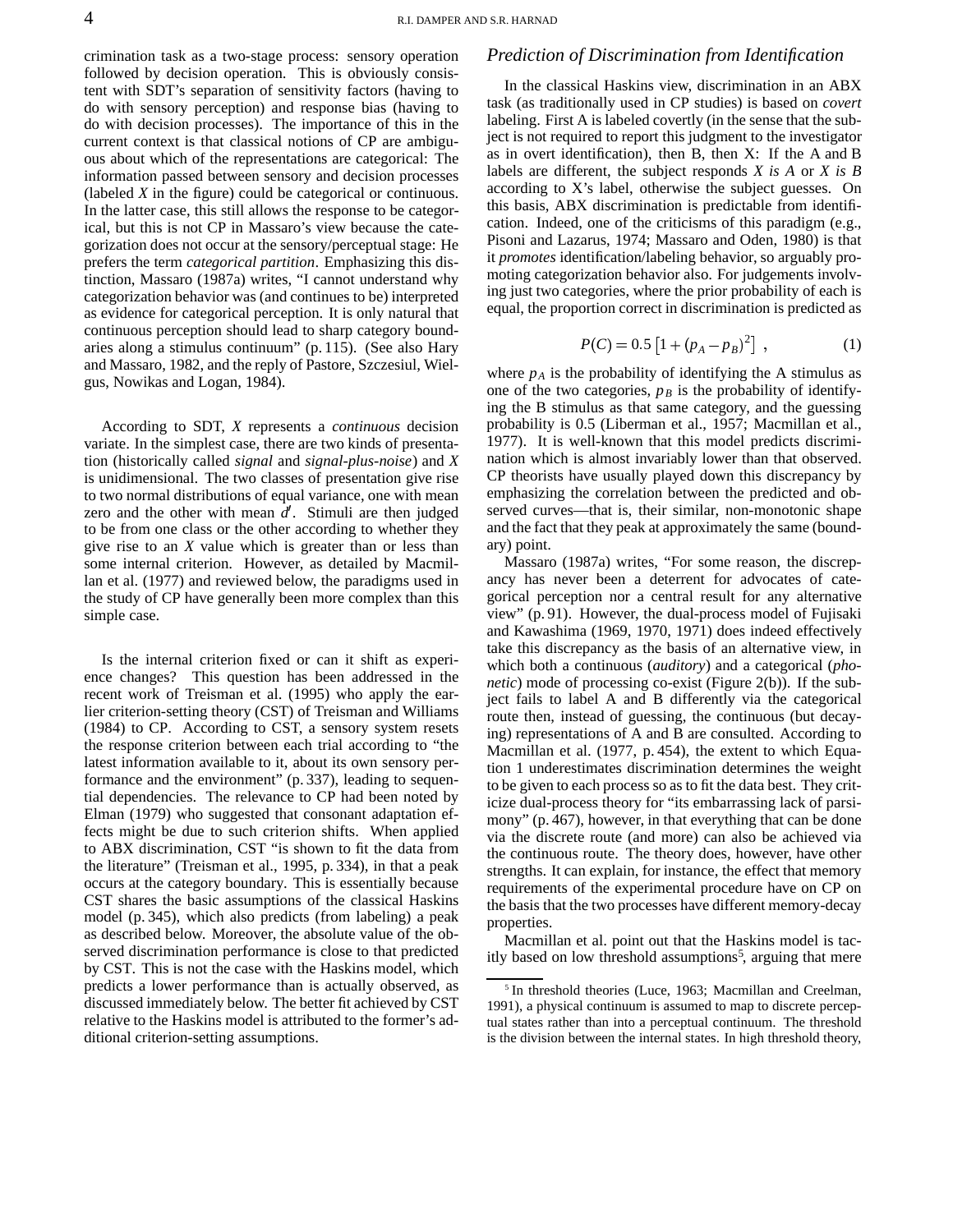correlation between observed discrimination and that predicted from identification is inadequate support for the notion of CP. By contrast, they characterize CP on the basis of signal detection theory, in terms of the equivalence of discrimination and identification. The essential defining characteristic of CP is then considered to be the equivalence of identification  $d'$ , found using the approach proposed by Braida and Durlach (1972) for auditory intensity perception, and discrimination d'. The Braida and Durlach model assumes a distribution corresponding to each point on the continuum, and then finds a d' for each adjacent pair of distributions. If we can find a  $d'$  corresponding to the same pair of distributions in ABX discrimination, then these two sensitivity measures should be equal if discrimination is indeed predictable from identification.

To avoid the low threshold assumptions of a discrete set of internal states, Macmillan et al. extended Green and Swets' earlier (1966) derivation of  $d'$  from yes-no and two-interval forced choice (2IFC) psychophysical tasks to the somewhat more complicated ABX task. It was analyzed (pp. 458– 9) as a 2IFC subtask (to determine if the standards are in the order  $\langle AB \rangle$  or  $\langle BA \rangle^6$ ), followed by a yes-no subtask. This is described as "a continuous (SDT) model for categorical perception" (p. 462). This view of the importance of continuous information to CP is gaining ground over the classical characterization of CP. For instance, Treisman et al. (1995) state that "CP resembles standard psychophysical judgements" (p. 334) while Takagi (1995) writes, "In fact, the signal detection model is compatible with both categorical and continuous patterns of identification/discrimination data" (p. 569).

### Neural Models of CP: A Review

In this section, we present a historical review of neural models of CP.

### *The Brain-State-in-a-Box*

Early neural models of categorical perception were essentially based on associative memory networks—one of the few kinds of net attracting any kind of interest in the "dark ages" (see Note 2) before the discovery of the error backpropagation algorithm (Rumelhart, Hinton and Williams, 1986). (See Kohonen, 1977, and Hinton and Anderson, 1981, for extensive contemporary reviews of parallel models of associative memory and Anderson, 1995, for a more recent introductory treatment.) This is quite a natural model for CP in many ways. An associative net is addressed with some partial or noisy pattern and retrieves the corresponding noise-free canonical pattern, or prototype. This is akin to a pure or classical form of CP whereby a non-prototypical stimulus is replaced in memory by its prototype (from which it is consequently indistinguishable).

We will take Anderson et al.'s (1977) paper as the starting point for our review of neural models of CP. We note, however, that this selection may be contentious. Grossberg, for example, also has a legitimate claim to be the

originator of this line of research with his very early papers on neural models of psychological functions(Grossberg, 1968a, 1968b, 1969) although Anderson's work on associative memory dates back at least as far (viz., Anderson, 1968; see Grossberg, 1987, and Carpenter, Grossberg and Rosen, 1991a; 1991b, for more recent developments.) We prefer the Anderson et al. model because of its greater simplicity and perspicacity, and its more direct and obvious use in modeling human psychophysical data.

Anderson, Silverstein, Ritz and Jones (1977) consider networks of neurons<sup>7</sup> which "are simple analog integrators of their inputs" (p. 416). They extend the earlier work mentioned above (e.g., Anderson, 1968) in two main ways. It had previously been assumed (p. 413) that:

1. nervoussystem activity could be represented by the pattern of activation across a group of cells;

2. different memory traces make use of the same synapses;

3. synapses associate two patterns by incrementing synaptic weights in proportion to the product of pre- and postsynaptic activities.

The form of learning implied in 3 is in effect correlational, and has been called *Hebbian* by many workers. As the neurons have linear activation functions, a form of linear correlation is computed, making the net amenable to analysis using linear systems theory as follows.

Suppose *N*-dimensional input pattern vectors  $f_i$  are to be associated with *M*-dimensional output pattern vectors **g***<sup>i</sup>* . A net is created with *N* input units and *M* output units. In accordance with point 2 above, **f** and **g** are to be represented by the patterns of activation across the input and output units respectively. Then, according to the learning scheme, the  $(M \times N)$  connection matrix **A** of synaptic weights between the two sets of units is incremented by

$$
\mathbf{A}_{i} = \mathbf{g}_{i}\mathbf{g}_{i}^{T},\tag{2}
$$

where *T* denotes the vector transpose. In this way, the overall connectivity matrix is determined as  $\mathbf{A} = \sum_i \mathbf{A}_i$ , summed over all *I* input patterns. If all inputs are mutually orthogonal, the output for any  $f_k$  will be

$$
\begin{array}{rcl}\n\mathbf{A}f_k &=& \sum_{i=1}^I \mathbf{A}_i \mathbf{f}_k \\
&=& \mathbf{A}_k \mathbf{f}_k + \sum_{i \neq k} \mathbf{A}_i \mathbf{f}_k \\
&=& \mathbf{g}_k \mathbf{f}_k^T \mathbf{f}_k + \sum_{i \neq k} \mathbf{g}_i \mathbf{f}_i^T \mathbf{f}_k \qquad \text{by Equation 2} \\
&\approx & \mathbf{g}_k \,,\n\end{array}
$$

the thresholds themselves set the limits to detection, and errors on *noise* trials arise only from guessing. In low threshold theory, the limit on performance is set by a factor other than the threshold, such as noise (Pastore, 1987b, p. 36).

 $6$  We use angled braces ( $\langle \ \rangle$ ) to denote an actual presentation dyad or triad (for which X cannot be ambiguous), in contrast to ABX which is the name of the paradigm.

<sup>7</sup> We use the terms *neuron* and *unit* interchangeably.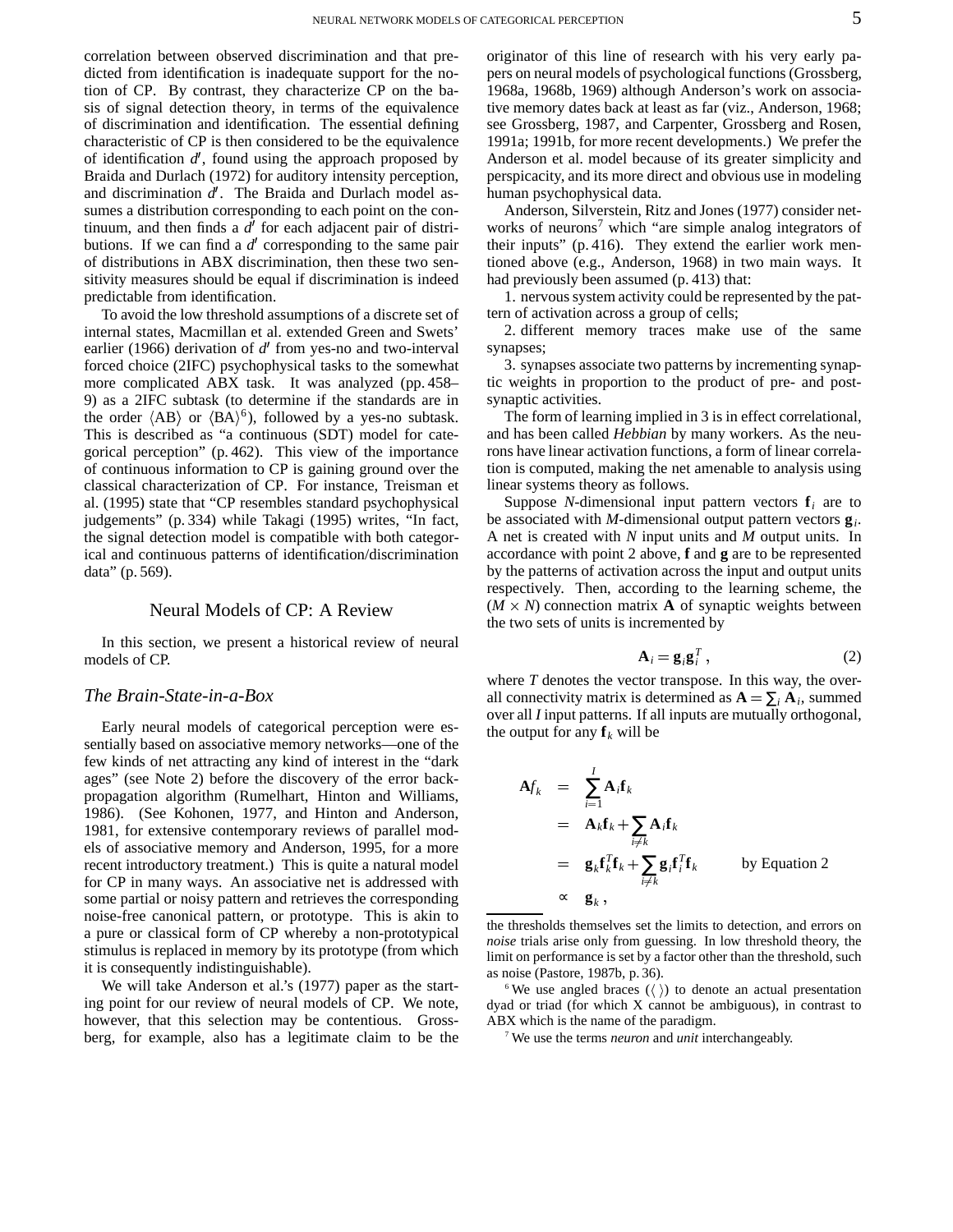since, by the definition of orthogonality:

$$
\mathbf{f}_i^T \mathbf{f}_j = \begin{cases} ||\mathbf{f}_i||^2 & i = j \\ 0 & \text{otherwise.} \end{cases}
$$

Hence, the system operates as a perfect associator in this case: The direction of the output vector is identical to that of the associated input vector. (The length, however, is modified by the length of the input vector and will also depend on the number of repetitions of that input in accordance with Equation 2.) When the inputs are not orthogonal, the net will produce noise as well as the correct output but it will still be 'quite usable" (p. 417).

To convert this linear pattern-association net into a model of CP, Anderson et al. made two extensions. The first was to discard the *M* distinct output units and to introduce positive feedback from the set of *N* input neurons onto itself. The  $(N \times N)$  matrix bf A (which they now call the "feedback" matrix") is made symmetric in this case, so that the synaptic weight between units *i* and *j* is equal to that between units *j* and *i*:  $a_{ii} = a_{ii}$ . For the case of arbitrary (non-orthogonal) inputs, it is shown (p. 424) that (provided their average is zero) the inputs are a linear combination of the eigenvectors of the feedback matrix **A**, and all eigenvalues are positive.

The introduction of positive feedback makes the system potentially unbounded in that activations can now grow without limit. The second extension overcomes this problem by allowing the individual neurons to saturate at an activation of  $\pm C$ . That is, the activation function of each neuron is linear-with-saturation. Thus, in use, all units are eventually driven into saturation (either positive or negative in sense) and the net has stable states corresponding to some (possibly all) of the corners of a hypercube (*box*) in its *N*-dimensional state space. (Of course, not all corners are necessarily stable.) For this reason, the model was called *brain-state-in-abox* (BSB). Considered as vectors in the state space, these corners are the eigenvectors of **A** and can be identified, in psychological terms, with the *distinctive features* of the system (p. 425). For each such stable state, there is a region of attraction in state space such that if an input initially produces an output in this region, that output will evolve over time to reach that stable state, where it will remain.

Used as a model of CP, the inputs (i.e., the **f***i*) are associated with themselves during training, that is, during computation of the  $(N \times N)$  matrix  $\mathbf{A} \mathcal{Q}$ . This is an essentially unsupervised operation. However, if the training patterns are labeled with their pattern class, the corners of the box can be similarly labeled according to the input patterns that they attract. (There is, of course, no guarantee that all corners will be so labeled. Corners which remain unlabeled correspond to *rubbish states* in the jargon of associative networks.) Thereafter, an initial noisy input (consisting of a linear sum of eigenvectors) within the region of attraction of a labeled corner will evoke an output which is a canonical or prototypical form corresponding to the eigenvector of the input with the largest eigenvalue. Anderson et al. (pp. 430–433) present a simulation of CP in which their neural model performed two-class identification



(b)

*Figure 3*. (a) eight-dimensional system with two orthogonal length-two eigenvectors used in the simulation of CP based on the brain-state-in-a-box neural model. Inputs consisted of 16 equally spaced length-one vectors as shown, with added noise. Redrawn from Anderson et al. (1977). (b) Response of model for the simulated identification task with 1,000 presentations at each noise condition: standard deviation 0.0, 0.4 or 0.7.

and ABX discrimination tasks. The two prototypes (eigenvectors) were the eight-dimensional orthogonal vectors of length-two in the directions  $(1, 1, 1, 1, -1, -1, -1, -1)$  and  $(1, 1, -1, -1, 1, 1, -1, -1)$  respectively (Figure 3(a)). These were used to set the weights as detailed above. Inputs to the model then consisted of 100 repetitions of 16 length-one vectors equally spaced between the prototype eigenvectors, with added zero-mean Gaussian noise according to one of four conditions: The standard deviation (*SD*) of the noise was either 0.0, 0.1, 0.2 or 0.4.

We have replicated Anderson et al.'s simulation. Weights were calculated from the inner product of each of the two training patterns with itself, added to produce the feedback matrix in accordance with Equation 2. Testing used 1,000 presentations under three different noise conditions. During testing, the activation of each neuron was computed as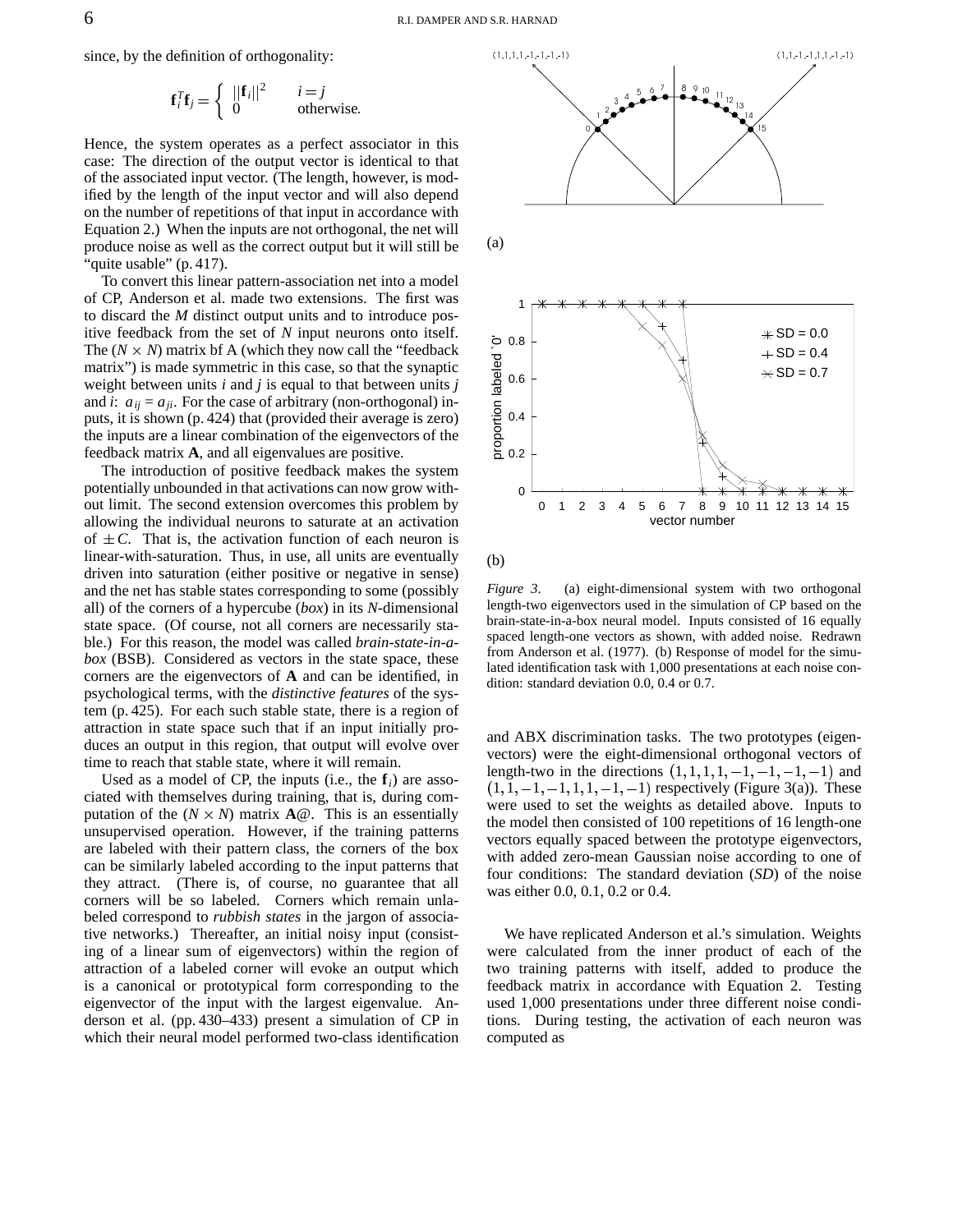$$
acti(t) = \alpha (extinputi) + \beta (intinputi) , \qquad (3)
$$

where *extinput<sup>i</sup>* and *intinput<sup>i</sup>* are, as their names clearly suggest, the external input to unit *i* and the internal (feedback) input to the same unit. A decay term,

$$
\Delta act_i = \alpha (extinput_i) + \beta (intinput_i) - (decay)act_i,
$$

can be incorporated into the model, which tends to restore activation to a resting level of zero. Throughout this work, *decay* was set to 1 so that the activation is given simply by Equation 3.

For the replication of Anderson et al.'s simulation, the external scale factor α and internal scale factor β were both set at 0.1. The saturation limit for the neurons was set at  $C = \pm 1$ . Self connections between neurons were allowed. We also found it necessary to use rather more noise power than Anderson et al. did. We believe this is because our use of 1,000 test patterns (in place of Anderson et al.'s 100) makes our results less affected by small-sample effects. Thus, our noise conditions were  $SD = 0.0$ , 0.4 and 0.7.

In all noise-free cases, the system converged to one of its two stable, saturating states for all 1,000 inputs. For the added noise conditions, there was only a very small likelihood of convergence to an unlabeled corner (rubbish state). This occurred for approximately 1% of the inputs when  $SD = 0.4$  and for about 6% when  $SD = 0.7$ . Figure 3(b) shows the identification results obtained by noting the proportion of inputs which converge to the saturating state corresponding to endpoint 0. For the no-noise condition, categorization is perfect with the class boundary at the midpoint between the prototypes. For the noise conditions,  $SD = 0.4$ and  $SD = 0.7$ , the labeling curves are very reasonable approximations to those seen in the classical CP literature. Overall, this replicates the essential findings of Anderson et al.

Consider next the ABX discrimination task. Anderson et al. considered two inputs to the net to be discriminable if they converged to different stable states. (Note that as Anderson et al. are considering a simple two-class problem with convergence to one or other of the two labeled states, and no rubbish states, they are never in the situation of having A, B and X all covertly labeled differently, as can conceivably happen in reality.) If they converged to the same stable state, a guess was made with probability 0.5, in accordance with Equation 1. This means that discrimination by the net is effectively a direct implementation of the Haskins model. Indeed, Anderson et al. observed a distinct peak at midrange for their intermediate-noise condition, just as in classical CP. Finally, they obtained simulated *reaction times* by noting the number of iterations required to converge to a stable, saturating state. As in classical CP (e.g., Pisoni and Tash, 1974), there was an increase in reaction time for inputs close to the category boundary for the intermediate noise condition, relative to inputs more distant from the boundary. Again, we have replicated these findings (results not shown).

In support of the assertion that the model is "quite usable" when the inputs are not orthogonal, Anderson (1977, pp. 78–83) presents an example in which the BSB model is

used to categorize vowel data (see also Anderson, Silverstein and Ritz, 1977). 12 Dutch vowels were represented by eight-dimensional vectors, each element measuring the energy within a certain frequency band of an average, steadystate vowel. It is highly unlikely that these inputs are mutually orthogonal, yet "when learning ceased, each vowel was assigned to a different corner" (p. 81). Indeed, as mentioned earlier, non-orthogonality can act as noise, thus preventing (unrealistic) perfect categorization.

Anderson et al. (1977) conjecture that positive feedback, saturation and synaptic learning are "responsible for the interesting [categorization] effects in our simulations" (p. 433). With the benefit of hindsight, however, we now know (based on the extensive review material and new results below) that synthetic categorization can be obtained in a variety of neural models, even those lacking positive feedback and saturation. In this regard, the comments of Grossberg (1986) concerning saturation in the BSB model are apposite. He charged Anderson et al. with introducing a homunculus as a result of their "desire to preserve the framework of linear systems theory". He continues: "No physical process is defined to justify the discontinuous change in the slope of each variable when it reaches an extreme of activity ... The model thus invokes a homunculus to explain ... categorical perception" (pp. 192–194).

In our view, however, a homunculus is an unjustified, implicit mechanism which is, in the worst case, comparable in sophistication and complexity to the phenomenon to be explained. By contrast, Anderson et al. postulate an explicit mechanism (firing-rate saturation) which is both simple and plausible in that something like it is a ubiquitous feature of neural systems. In the words of Lloyd (1989), "Homunculi are tolerable provided they can ultimately be discharged by analysis into progressively simpler subunculi, until finally each micrunculus is so stupid that we can readily see how a mere bit of biological mechanism could take over its duties" (p. 205). Anderson et al. go so far as to tell us what this "mere bit of biological mechanism" is—namely, rate saturation in neurons. (See Grossberg, 1978, and the reply thereto of Anderson and Silverstein, 1978, for additional discussion of the status of the non-linearity in the Anderson et al. BSB model: see also Bégin and Proulx, 1996, for more recent commentary.) To be sure, the discontinuity of the linearwith-saturation activation function is biologically and mathematically unsatisfactory, but essentially similar behavior is observed in neural models with activation functions having a more gradual transition into saturation (as detailed below).

### *The* TRACE *Model*

In 1986, McClelland and Elman produced a detailed connectionist model of speech perception featuring localist representations and extensive top-down processing in addition to the more usual bottom-up flow of information. This model, TRACE, is now rather well known, so it will be described only briefly here. There are three levels to the full model, corresponding to the (localist) feature, phoneme and word units. Units at different levels that are mutually con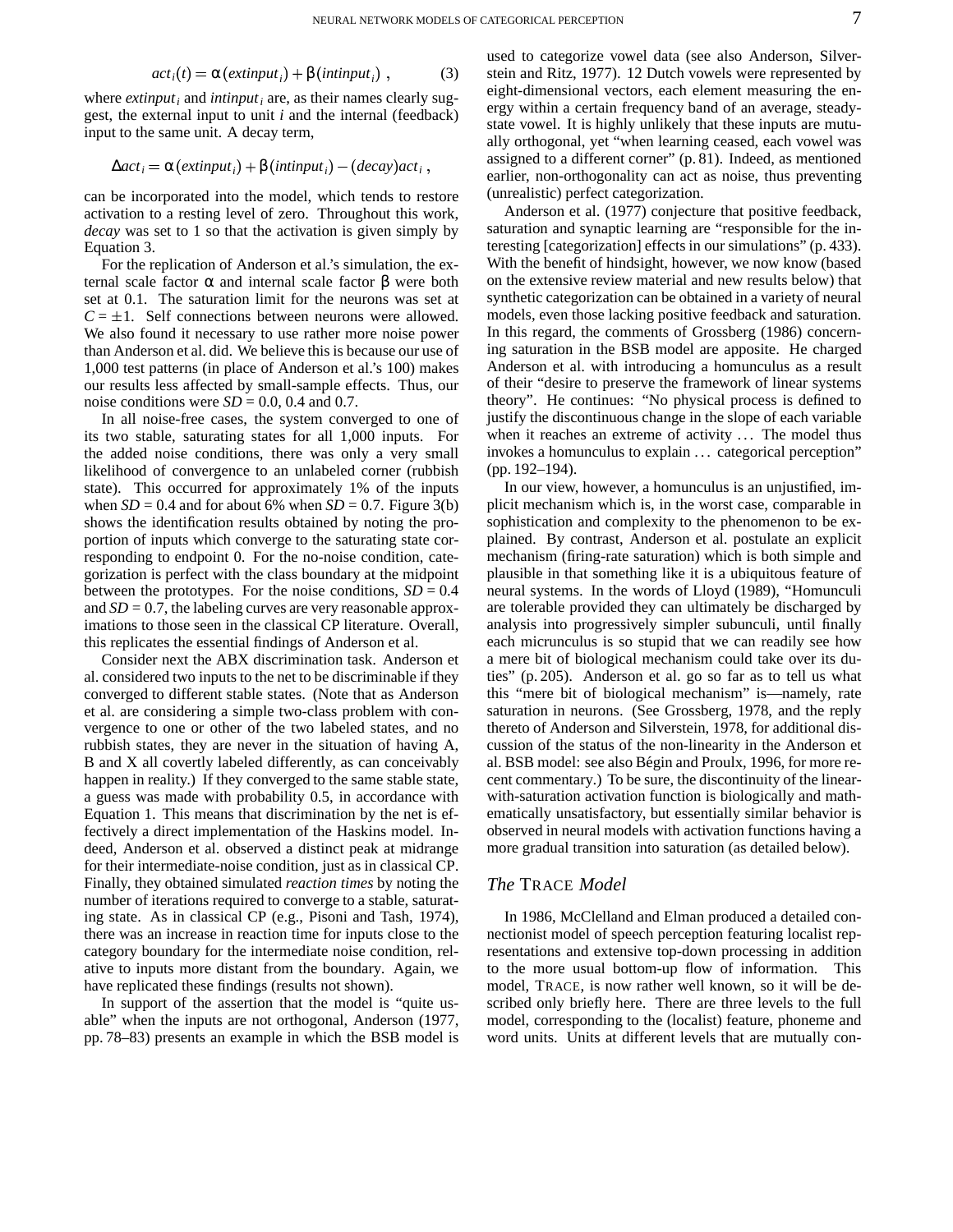sistent with a given interpretation of the input have excitatory connections, while those within a level that are contradictory have inhibitory connections—that is, processing is *competitive*.

Strictly speaking, TRACE is as much a model of lexical accessing as of speech perception per se, as the existence of the word units makes plain. McClelland and Elman assumed an input in terms of something like 'distinctive features', which sidesteps important perceptual questions about how the distinctive features are derived from the speech signal and, indeed, about whether this an appropriate representation or not. In their 1986 *Cognitive Psychology* paper, McClelland and Elman describe TRACE II which, they say, is "designed to account primarily for lexical influences in phoneme perception" using "mock speech" as input (p. 13). However, they also refer to TRACE I which is "designed to address some of the challenges posed by the task of recognizing phonemes in real speech" and cite Elman and McClelland (1986) for further details. Unfortunately, TRACE I does not feature real speech input either.

Top-down effects are manifest through the lexical status (or otherwise) of words affecting (synthetic) phoneme perception and thereby (synthetic) feature perception also. Although TRACE has been used to simulate a variety of effects in speech perception, we concentrate here on its use to model CP.

An 11-step  $/g / \rightarrow k /$  continuum was formed by interpolating the feature values: namely, voice onset time (VOT) and the onset frequency of the first formant, *F1*. The endpoints of the continuum (stimuli 1 and 11) were more extreme than prototypical  $/g /$  and  $/k /$ , which occurred at points 3 and 9, respectively. The word units were removed, thus excluding any top-down lexical influence, and all phoneme units other than  $/g /$  and  $/k /$  were also removed. Figure 4(a) shows the initial activations (at time step  $t = 1$ ) at these two units as a function of stimulus number. As can be seen, there is a clear trend for the excitation (which is initially entirely bottom-up) to favor  $/g /$  at low stimulus number but  $/k /$  at high stimulus number. The two curves cross at stimulus number 6, indicating that this condition is maximally ambiguous (i.e., this is the phoneme boundary). However, the variation is essentially continuous rather than categorical, as shown by the relative shallowness of the curves. By contrast, after 60 time steps, the two representations are as shown in Figure 4(b). As a result of mutual inhibition between the  $/g /$  and  $/k /$  units, and possibly of top-down influence of phoneme units on featural units also, a much steeper (more categorical) response is seen.

This appears to be a natural consequence of the competition between excitatory and inhibitory processing. Many researchers have commented on this ubiquitous finding. For instance, Grossberg (1986) states, "Categorical perception can ... be anticipated whenever adaptive filtering interacts with sharply competitive tuning, not just in speech recognition experiments" (p. 239).

McClelland and Elman go on to model overt labeling of the phonemes, basing identification on a variant of Luce's  $(1959)$  choice rule. The result is shown in Figure 4(c), which

![](_page_7_Figure_7.jpeg)

*Figure 4*. Categorical perception in the TRACE model: (a) Initial activation of the  $/g$  / and / k / units arising from bottom-up influence of the feature units, at time step  $t = 1$ . (b) Activations at time step  $t = 60$ . (c) Labeling functions after post-processing using Luce's choice model with  $k = 5$ , and ABX discrimination curve. Redrawn from McClelland and Elman (1986).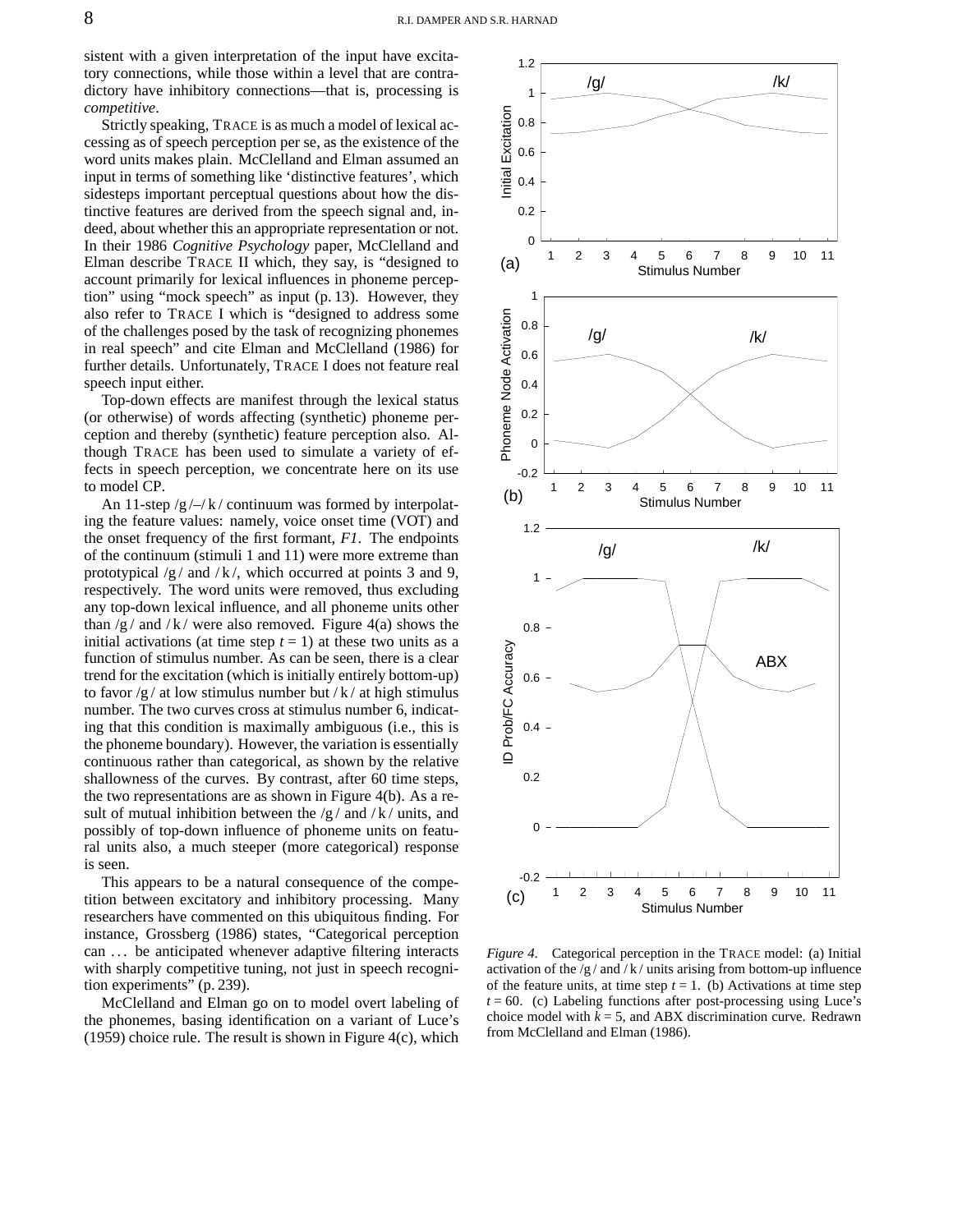also depicts the ABX discrimination function. The choice rule involves setting a constant *k* (actually equal to 5) which acts as a free parameter in a curve-fitting sense. Quinlan (1991) accordingly makes the following criticism of TRACE: "Indeed, *k* determined the shape of the identification functions ... A rather uncharitable conclusion ... is that the model has been fixed up to demonstrate categorical perception ... Categorical perception does not follow from any of the a priori functional characteristics of the net" (p. 151). It is also apparent that the obtained ABX discrimination curve is not very convincing, having a rather low peak relative to those found in psychophysical experiments.

We consider finally the relation between discrimination and identification in TRACE. McClelland and Elman point out that discrimination in *real* CP is better than predicted from identification and that TRACE also "produces this kind of approximate categorical perception" (p. 47). The mechanism by which this happens is by an interaction of the bottom-up activations produced by the speech input with the top-down activations. According to the authors, the former decay with time, but not entirely to zero, whereas the latter produce a more canonical representation with time but do not completely overwrite the input with its prototype (and the time course of these interactions gives a way of predicting the increase in reaction time for stimuli close to the category boundary.) The authors remark on the practical difficulty of distinguishing between this feedback explanation and a dualprocess explanation.

### *Back-propagation*

As is well known, the field of neural computing received a major boost with the discovery of the error back-propagation algorithm (Rumelhart, Hinton and Williams, 1986) for training feedforward nets with hidden units, so-called multilayer perceptrons (MLPs). It is therefore somewhat surprising that back-propagation learning has not figured more widely in studies of synthetic CP. We have used this algorithm as the basis for modeling the categorical perception of both speech (dealt with in the next section) and artificial stimuli (dealt with here).

Many workers (Bourlard and Kamp, 1988; Elman and Zipser, 1988; Baldi and Hornik, 1989; Hanson and Burr, 1990) have observed that feedforward auto-associative nets<sup>8</sup> with hidden units effectively perform a principal component analysis of their inputs. Harnad, Hanson and Lubin (1991) exploited auto-association training to produce a *precategorization* discrimination function. This was then re-examined after categorization training to see if it had warped. That is, a CP effect was defined as a decrease in within-category inter-stimulus distances and/or an increase in between-category inter-stimulus distances relative to the baseline of auto-association alone. The stimuli studied were artificial—namely, different representations of the length of (virtual) lines—and the net's task was to categorize these as *short* or *long*.

A back-propagation net with eight input units, a single hidden layer of 2 to 12 units and 8 or 9 output units was

used. The 8 different input lines were represented in 6 different ways, to study the effect of the *iconicity* of the input coding (i.e., how analog, non-arbitrary, or structurepreserving it was in relation to what it represented)<sup>9</sup>. After auto-association training (using eight output units), the trained weights between hidden layer and output layer were reloaded, the input to hidden layer weights were set to small random values, and training recommenced. The net was given a double task: auto-association (again) and categorization. For the latter, the net had to label lines 1 to 4 (for instance) as *short* and 5 to 8 as *long*. This required an additional output, making nine in this case.

Strong CP effects (with warping of similarity space in the form of increased separation across the category boundary and compression within a category) were observed for all input representations: The strongest effect was obtained with the least iconic, most arbitrary (place) code. The categorization task was very difficult to learn with only two hidden units,  $h = 2$ . With more hidden units, however, the pattern of behavior did not change with increasing *h* (3 to 12). This is taken to indicate that CP is not merely a byproduct of information compression by the hidden layer. Nor was CP a result of overlearning to extreme values, because the effect was present (albeit smaller) for larger values of the epsilon  $(\varepsilon)$  error criterion in the backpropagation algorithm. A test was also made to determine if CP was an artifact of re-using the weights for the precategorization discrimination (auto-association) for the autoassociation-plus-categorization. Performance was averaged over several precategorization nets, and compared to performance averaged over several different auto-association-pluscategorization nets. Again, although weaker and not always present, there was still evidence of synthetic CP.

A final test concerned iconicity and interpolation: Was the CP restricted to trained stimuli, or would it generalize to untrained ones? Nets were trained on auto-association the usual way, and then, during categorization training, some of the lines were left untrained (say, line 3 and line 6) to see whether they would nevertheless warp in the 'right' direction. Interpolation of the CP effects to untrained lines was found, but only for the coarse-coded representations.

A "provisional conclusion" of Harnad et al. (1991) was that "whatever was responsible for it, CP had to be something very basic to how these nets learned". In this and subsequent work (Harnad, Hanson and Lubin, 1995), the time-course of the training was examined and three important factors in gen-

<sup>8</sup> Here, the term *auto-associative* refers to multilayer feedforward nets with hidden units trained to reproduce their inputs as outputs. This is distinct from auto-associative feedback nets like the BSB model in which there are no hidden units and the *input* and *output* units are physically identical.

The reader might object that lines of differing length are not perceived categorically by humans, and so a network simulation should not show CP either. This is the point of varying the iconicity of the codings: to find the ones that make sense. Literally giving human observers and networks both 12 lines to identify/discriminate will not produce an equivalent task: the coding needs to be varied to achieve the equivalence.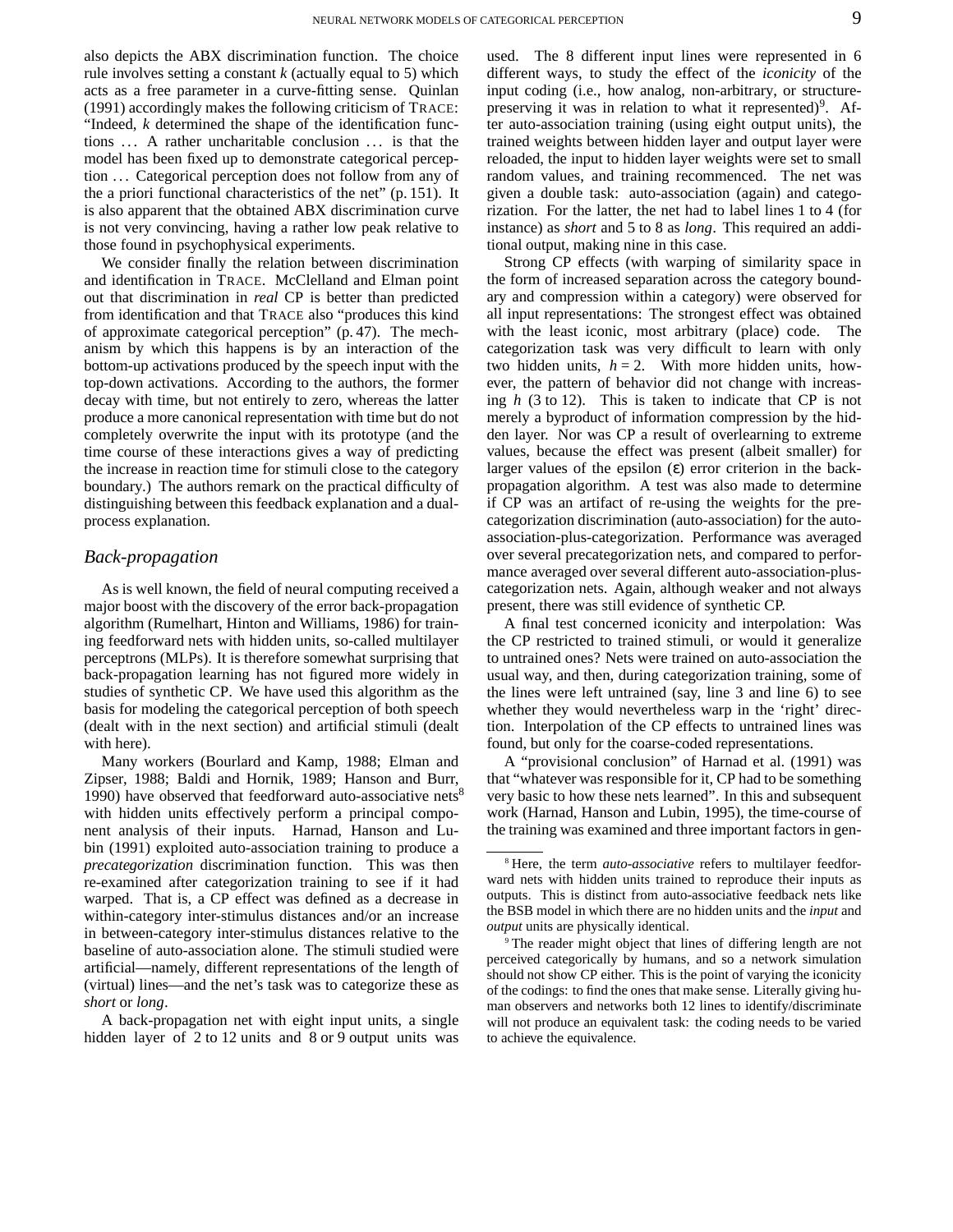erating synthetic CP were identified:

1. maximal interstimulus separation induced during autoassociation learning with the hidden-unit representations of each (initially random) stimulus moving as far apart from one another as possible;

2. stimulus movement to achieve linear separability during categorization learning, which undoes some of the separation achieved in 1 above, in a way which promotes withincategory compression and between-category separation;

3. inverse-distance "repulsive force" at the category boundary, pushing the hidden-unit representation away from the boundary and resulting from the form of the (inverse exponential) error metric which is minimized during learning.

One further factor—the iconicity of the input codings was also found to modulate CP. The general rule is that the further the initial representation is from satisfying the partition implied in 1 to 3 above (i.e., the less iconic it is), the stronger is the CP effect. Subsequently, Tijsseling and Harnad (1997) carried out a more detailed analysis focusing particularly on the iconicity. Contrary to the report of Harnad et al. (1995), they found no overshoot as in 2 above. They conclude: "CP effects usually occur with similarity-based categorization, but their magnitude and direction vary with the set of stimuli used, how [these are] carved up into categories, and the distance between those categories".

This work indicates that a feedforward net trained on back-propagation is able (despite obvious dissimilarities) to replicate the essential features of classical CP much the way the BSB model of Anderson et al. (1977) does. There are, however, noteworthy differences. The most important is that Harnad et al.'s back-propagation nets are trained on intermediate (rather than solely on endpoint) stimuli. Thus, generalization testing is a more restricted form of interpolation. Also (because the feedforward net has no dynamic behavior resulting from feedback), reaction times cannot be quite so easily predicted as Anderson et al. do (but see below.)

### *Competitive Learning and Category Detecting Neurons*

Goldstone, Steyvers and Larimer (1996) report on a laboratory experiment with human subjects in which stimuli from a novel dimension were categorically perceived. The stimuli were created by interpolating (*morphing*) seven curves between two randomly selected bezier endpoint curves. The dimension is novel in that subjects are highly unlikely ever to have seen precisely those morphed shapes before. The major interest in the context of this paper is that Goldstone et al. also present a neural model (a form of radial-basis function net) which qualitatively replicates the behavioral results.

The model has a layer of hidden neurons which become specialized for particular stimulus regions, thereby acting as "category detecting neurons" in the sense of Amari and Takeuchi (1978) or "feature detecting neurons" in the sense of Schyns (1991). This is done by adjusting the input-tohidden (or *position*) weights. Simultaneously, associations between hidden/detector neurons and output (*category*) units are learned by gradient descent. As well as the feedforward connections from input-to-hidden and from hidden-to-output units, there is feedback from the category units, which causes the detector units to concentrate near the category boundary. This works by increasing the position-weight learning rate for detectors that are neighbors of a detector that produces an improper categorization. Note that the whole activity pattern of the hidden detectors determines the activity of the category nodes. This in turn determines the error and, thus, the learning rate: No single detector can determine the learning rate (Mark Steyvers, personal communication, July 9, 1997).

Goldstone et al. mention the similarity of the classification part of their model to ALCOVE (Kruschke, 1992). Like AL-COVE, the hidden nodes are radial-basis function units "activated according to the psychological similarity of the stimulus to the exemplar at the position of the hidden node" (p. 23). The essential difference is that Goldstone et al.'s exemplar nodes are topologically arranged, and can move their position in input space through competitive learning of their position weights.

Simulations were performed with input patterns drawn from 28 points on the morphed continuum. (Twodimensional gray-scale drawings of the curves were converted to Gabor filter representations describing the inputs in terms of spatially organized line segments.) There were 14 hidden exemplar/detector neurons and 2 output/category neurons. Like the experiments with the human subjects, the simulations involved learning two different classifications according to different cut-offs along the novel dimension. In one condition (*left split*), the cut-off (boundary) was placed between stimuli 10 and 11; in the other condition (*right split*), it was placed between stimuli 18 and 19. In both cases, classical CP was observed. Although Luce's choice rule is apparently used in the Goldstone et al. model, it seems that the *k* parameter which was treated by McClelland and Elman as free in the TRACE model and adjusted to give CP, is here treated as fixed (at unity). The labeling probability showed a characteristic warping, with its 50% point at the relevant boundary. Discrimination between two stimuli was assessed by taking the Euclidean distance between their hidden-node activation patterns. This revealed a peak in sensitivity at or near the relevant category boundary.

Unfortunately, Goldstone et al. did not (and cannot) make a strict comparison of their human and simulation data, because of the different numbers of curves in the two continua studied. Recall that seven morphed curves constituted the continuum for the experiments with human participants, whereas a morphing sequence of 28 curves was used in the simulations. Such a comparison could have been very revealing for understanding synthetic CP. Nonetheless, there is sufficient coincidence of the *form* of their results in the two cases to show that neural nets can indeed make credible models of learned categorization.

The authors contrast their work with that of Anderson et al. (1977) and Harnad et al. (1995). In these other approaches, they say, "each category has its own attractor"<sup>10</sup> so

<sup>10</sup> We prefer to reserve the term *attractor* to describe a stable state of a dynamical system. As such, it cannot strictly describe the sort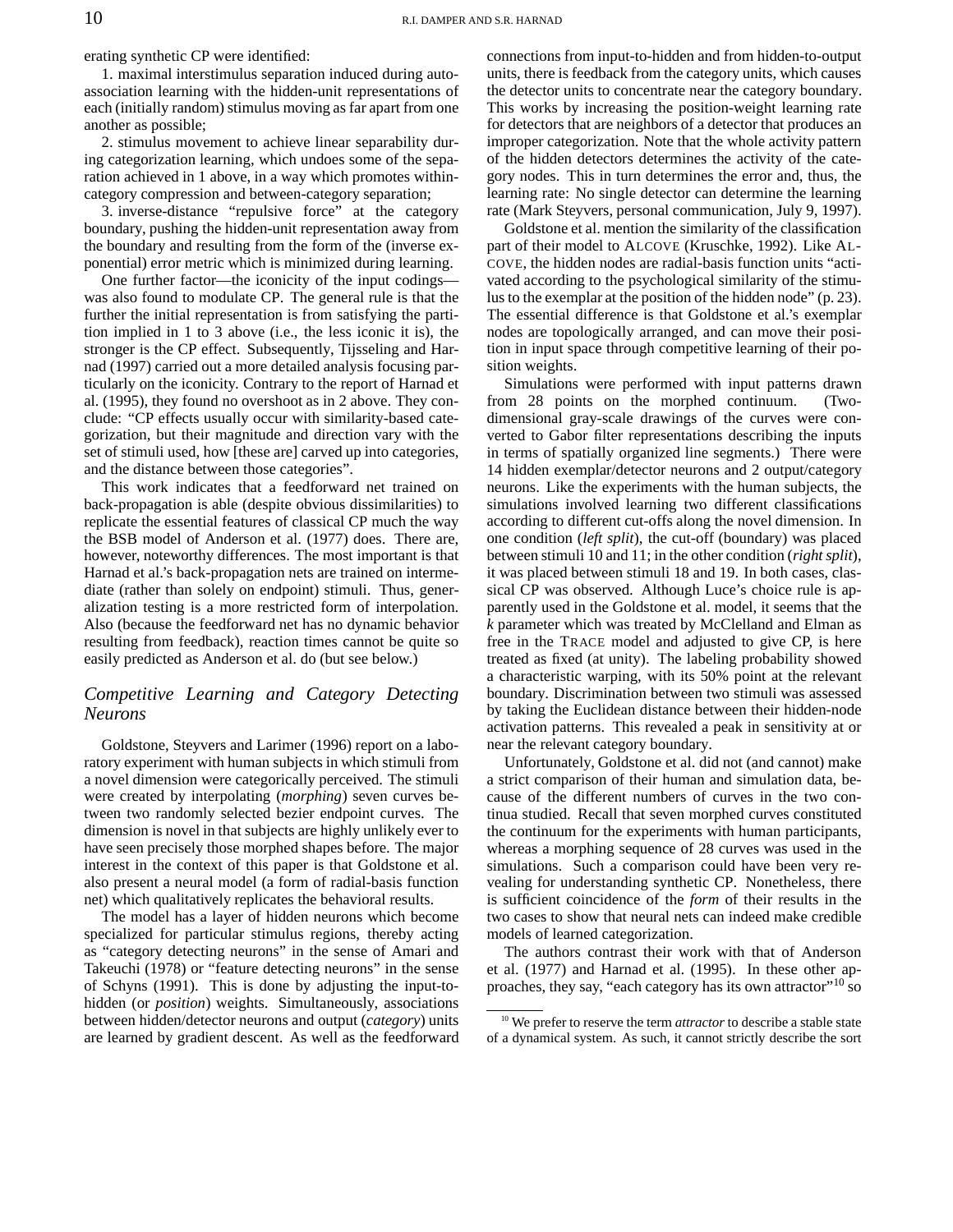that CP "occurs because inputs that are very close but fall into different categories will be driven to highly separated attractors" (p. 248). In their net, however, detectors congregate at the category boundary, and thus "small differences. . . will be reflected by [largely] different patterns of activity". These aspects of their work are presented as potentially advantageous. However, they seem to run counter to the prevailing view in speech CP research according to which the paradigm "has overemphasized the importance of the phonetic boundary between categories" (Repp, 1984, p. 320) at the expense of exploring the internal structure of the categories in terms of anchors and/or prototypes (e.g., Macmillan, 1987; Kuhl, 1991; Volaitis and Miller, 1992; Miller, 1994; Iverson and Kuhl, 1995; Guenter and Gjaja, 1996—but see Lotto et al., 1998).

### Categorization of Stop Consonants by Neural Networks

From the foregoing review, it is apparent that (given the right encoding schema for the inputs) neural models of CP have no real problem replicating the classical observations of a sharp labeling function and a peaked discrimination function, at least for learned categorization. While there may sometimes be contrary suspicions (as when Luce's choice rule is used in the TRACE model, or nets are trained to place the category boundary at a particular point on the input continuum), the effects are sufficiently robust across a variety of different architectures and approaches to support the claim that they reflect the emergent behavior of any reasonably powerful learning system (see below). With the exception of the vowel categorization work using the BSB model (Anderson, 1977; Anderson et al., 1977), however, the neural models of synthetic CP reviewed thus far have all taken their inputs from artificial or novel dimensions, whereas the vast majority of real CP studies have used speech stimuli—most often stop consonants (or, more correctly, simplified analogs of such sounds). Our goal in this section is accordingly to consider the categorization of stop consonants by a variety of neural models. As mentioned earlier, an important aspect of the categorization of stop consonants is the shift of the category boundary with place of articulation. Thus, it is of considerable interest to ascertain if neural models of CP reproduce this effect as emergent behavior.

### *Stimuli and Pre-Processing*

The stimuli used in this section were synthesized consonant-vowel syllables supplied by Haskins Laboratories, and nominally identical to those used by Kuhl and Miller (1978) which were developed earlier by Abramson and Lisker (1970). Stimuli very much like these, if not identical, have been used extensively in studies of speech CP: they have become a *gold standard* for this kind of work. They consist of three series, digitally sampled at 10 kHz, in which VOT varies in 10 ms steps from 0 to 80 ms, simulating a series of English, prestressed, bilabial (/ ba–pa /), alveolar  $($ / da–ta $/$ ) and velar  $($ / ga–ka $/$ ) syllables. Each stimulus began with a release burst, and the two acoustic variables of aspiration duration and *F1* onset frequency were then varied simultaneously in order to simulate the acoustic consequences of variation in VOT. Strictly then, the VOT continuum is not unidimensional. However, as mentioned in Footnote 3, these two variables have often been thought to be perfectly correlated.

The stimuli were pre-processed for presentation to the various nets using a computational model of the peripheral auditory system (Pont and Damper, 1991). The use of such sophisticated pre-processing obviously requires some justification. We know from above that the iconicity of the input representation to the network is important: the closer the representation to that 'seen' by the real observer the better. Also, there has long been a view in the speech research literature that CP reflects some kind of "restructuring of information" (Kuhl and Miller, 1978, p. 906) by the auditory system in the form of processing non-linearities. We wished accordingly to find correlates of CP in the neural activity of the auditory system, following Sinex and McDonald (1988) who write: "It is of interest to know how the tokens from a VOT continuum are represented in the peripheral auditory system, and whether [they] tend to be grouped in a way which predicts the psychophysical results" (p. 1817). Also, as a step towards understanding the acoustic-auditory restructuring of information, we wished to discover the important acoustic features which distinguish initial stops. In the words of Nossair and Zahorian (1991), who used automatic speech recognition techniques for this purpose: "Such features might be more readily identifiable if the front-end spectral processing more closely approximated that performed by the human auditory system" (p. 2990). Full details of the pre-processing are described elsewhere (Damper, Pont and Elenius, 1990): Only a brief and somewhat simplified description follows.

The output of the auditory model is a neurogram (or *neural spectrogram*) depicting the time of firing of a set of 128 simulated auditory nerve fibers in response to each stimulus applied at time  $t = 0$  at a simulated sound pressure level of 65 dB. Spacing of the filters in the frequency dimension is according to the Greenwood (1961) equation, corresponding to equal increments of distance along the basilar membrane. Because of the tonotopic (frequency-place) organization of auditory nerve fibers, and the systematic spacing of the filters across the 0 to 5 kHz frequency range, the neural spectrogram is a very effective time-frequency representation. The high data rate associated with the full representation is dramatically reduced by summing nerve firings (spikes) within time-frequency cells to produce a two-dimensional matrix. Some such data reduction is necessary in order to estimate reliably the parameters of the network model from sparse training data. Spikes are counted in a  $(12 \times 16)$ -bin region stretching from  $-25$  ms to 95 ms in 10 ms steps in the time dimension and from 1 to 128 in steps of 8 in the frequency (fiber CF index) dimension. Thus, the nets have a maximum of 192 inputs. These time limits were chosen to exclude most (but not all) of the prestimulus spontaneous activity and the region where responses were expected to be entirely char-

of static input-output relation which Goldstone et al. clearly have in mind.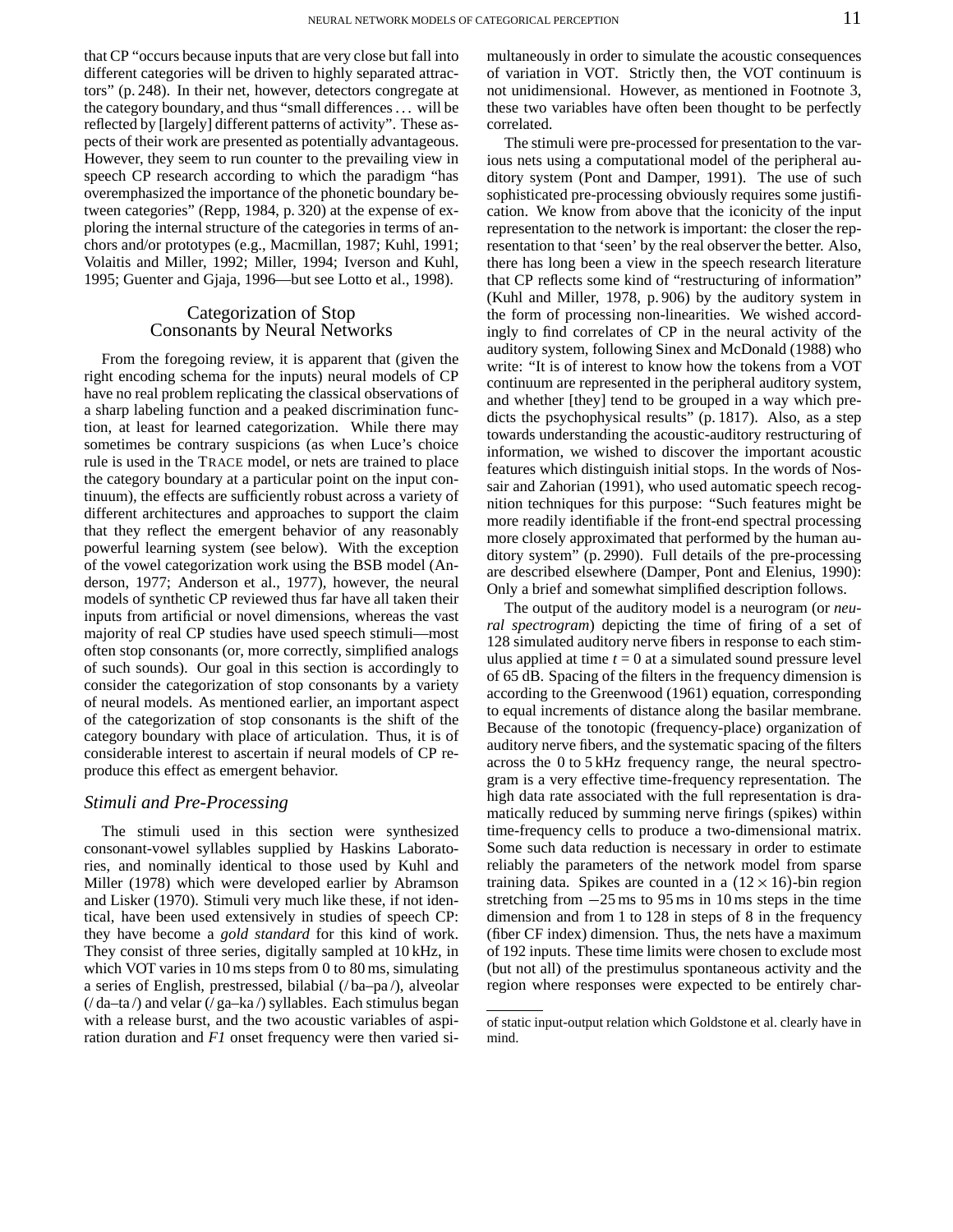acteristic of the vowel. The impact on synthetic CP of the number and placement of these time-frequency cells has not yet been investigated systematically, just because the initial scheme that we tried worked so well. Some prior thought was given to the resolutions chosen. The 10 ms width of the time bin corresponds approximately to one pitch period. The grouping into eight contiguous filters, in conjunction with equi-spacing according to the Greenwood equation, corresponds to a cell width which is an approximately constant fraction (about 0.7) of the critical bandwidth.

Since the auditory pre-processor is stochastic in nature (because of its simulation of mechanical-to-neural transduction in the hair cells of the cochlea), repetitions of the same input stimulus produce statistically different outputs. This fact is very convenient: It means that a sufficiently large data set for training the neural models can be generated simply by running the pre-processor repeatedly with the same input. In this work, 50 repetitions were used for each of the three (bilabial, velar, alveolar) series to produce neural spectrograms for training and testing the nets.

### *Brain-State-in-a-Box Model*

There was a distinct net for each of the (bilabial, alveolar, velar) stimulus series. The input data were first reduced to (approximately) zero-mean bipolar patterns by subtracting 5 from each value. This was sufficient to ensure that negative saturating states were appropriately used in forming attractors, in addition to positive saturating states. Initially, simulations used all 192 inputs. A possible problem was anticipated as follows. The number of potential attractor states (corners of the box) in the BSB model grows exponentially with the number of inputs: In this case, we have  $2^{192}$  potential attractors. Clearly, with such a large number, the vast majority of states must remain unlabeled. This will only be a problem, however, if a test input is actually in the region of attraction of such an unlabeled (rubbish) state. In the event, this did not happen. However, training was still unsuccessful in that the different endpoint stimuli (canonical voiced or 0 ms VOT, and canonical unvoiced or 80 ms VOT) were attracted to the same stable states: There was no differentiation between the different endpoints. This was taken as an indication that the full 192-value patterns were more similar to one another than they were different.

In view of this, the *most important* time-frequency cells were identified by averaging the endpoint responses and taking their difference. The *N* cells with the largest associated absolute values were then chosen to form the inputs to an *N*-input, *N*-unit BSB net. This is a form of orthogonalization. Ideally, this kind of pre-analysis is best avoided: The neural model ought to be powerful enough in its own right to discover the important inputs. Preliminary testing indicated that results were not especially sensitive to the precise value of *N* provided it was in the range somewhere between about 10 and 40. A value of 20 was therefore chosen. These 20 most important time-frequency cells are located around the low-frequency region (corresponding to 200 to 900 Hz) just after acoustic stimulus onset where voicing activity varies maximally as VOT varies. The precise time location of this region shifts in the three nets (bilabial, alveolar, velar) in the same way as does the boundary point. The nets were then trained on the 0 ms and 80 ms endpoints and generalization was tested on the full range of stimuli including the (unseen) intermediate (10 to 70 ms) stimuli.

Because of the relatively large number (100) of training patterns contributing to the feedback matrix (Equation 2) and hence to the weights, it was necessary to increase the neuron saturation limit markedly (to  $C = \pm 20,000$ ). The external scale factor was set at  $\alpha = 0.1$ , and the internal scale factor at  $\beta = 0.05$ . These values were arrived at by trial and error; network behavior was not especially sensitive to the precise settings. Again, self connections between neurons were allowed. It was found that the 0 ms (voiced) training patterns were always assigned different corners from the 80 ms (unvoiced) patterns. During generalization testing, no rubbish states were encountered: Convergence was always to a labeled attractor. Moreover, the activation vector (after convergence) for the 0 ms stimuli was found to be the same after training for all three series (i.e., the voiced stimuli all shared the same attractors, irrespective of place of articulation). The same was true of the 80 ms (unvoiced) endpoint stimuli. (This would, of course, be a problem if the task of the net were to identify the place of articulation rather than the presence/absence of voicing.)

Figure 5(a) shows the identification function obtained by plotting the proportion of the 50 presentations which converged to a state labeled *voiced* for each of the three series; Figure 5(b) shows the one-step discrimination function (averaged over 1,000 presentations) obtained using the procedure of Anderson et al. (1977) as described in the Brain-State-ina-Box subsection above. The results are clear and unequivocal: Classical categorization is observed with a steep labeling curve and an ABX discrimination peak at the category boundary. Although the labeling curve is rather too steep and the actual boundary values obtained are slightly low (by about 5 or 10 ms), the shift with place of articulation is qualitatively correct. The finding of correct order of boundary placement was very consistent across replications with different scale factors: We take this to be an indication of its significance. With these more realistic input patterns, there is no need to add noise asthere was in the case of the artificial (vectors) input.

Figure 6(a) shows the alveolar labeling curve from Figure 5 plotted together with the Kuhl and Miller (1978) human and chinchilla data. This confirms that the BSB model's synthetic identification functions are a reasonable, but not exact, replication of the human and animal data. It is not possible to apply probit analysis to determine the phonetic boundary for the (alveolar) BSB model because there is only a single point which is neither 100% or 0%. Obviously, the boundary is somewhere between 20 and 30 ms. Also, the synthetic function is closer to the chinchilla data than to the human data. The root-mean-square (rms) difference between the BSB function and the animal data is 19.2 percentage points, whereas the corresponding figure for the human data is 27.8 percentage points. (The rms difference between Kuhl and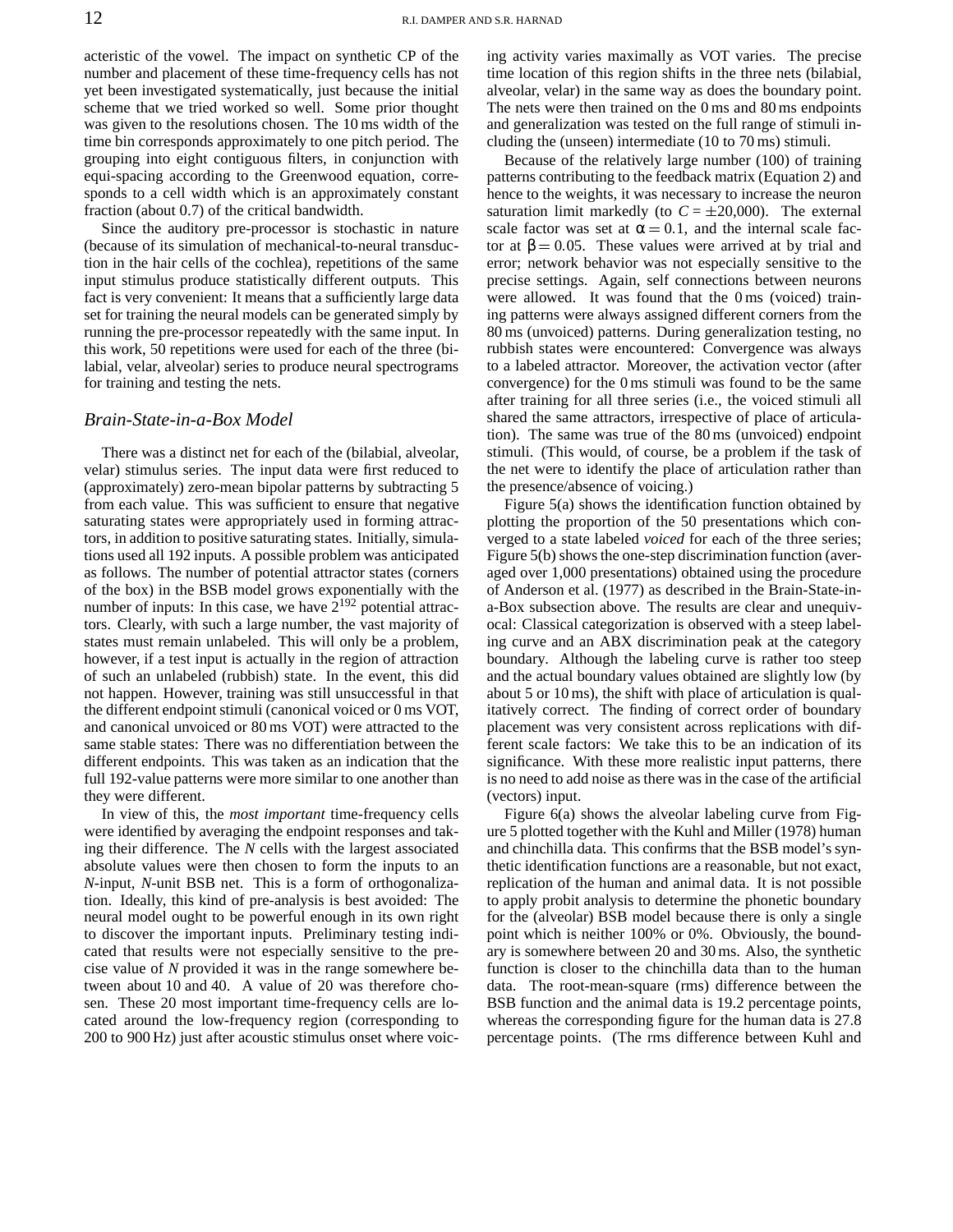![](_page_12_Figure_1.jpeg)

#### (b)

*Figure 5*. Categorical perception of voice-onset time in the brainstate-in-a-box model: (a) Labeling functions for bilabial, alveolar and velar series. Each point is an average of 50 presentations. (b) One-step ABX discrimination functions. Each point is an average of 1,000 presentations.

Miller's animal and human alveolar labeling data was 10.5 percentage points.) Findings were similar in the case of the bilabial and velar stimuli.

Figure 7 shows the obtained one-step discrimination function for the alveolar series, and that predicted on the basis of Equation 1. They are essentially identical, differing only in that the obtained function is contaminated by the sampling statistics of the guessing process.

### *Back-propagation Network*

In light of the foregoing review, there are (at least) two ways that a model of synthetic CP based on back-propagation training of a feedforward net can be produced:

1. As with the BSB model (and paralleling the animal experiments of Kuhl and Miller, 1978), the net is trained on the

![](_page_12_Figure_9.jpeg)

![](_page_12_Figure_10.jpeg)

*Figure* 6. Composite labeling functions for the alveolar series for humans, chinchillas and neural networks. The human and animal data are taken from Kuhl and Miller (1978, their Figure 3) . (a) Brain-state-in-a-box neural model. (b) Multi-layer perceptron.

0 ms and 80 ms endpoints and generalization is then tested using the full range of VOT stimuli.

2. Using the auto-association paradigm of Harnad et al. (1991, 1995), hidden-unit representations resulting from preand post-categorization training are compared.

In this work, we have adopted approach 1, mostly because we have both psychophysical and synthetic (BSB model) data against which to assess our simulation. This was not the case for Harnad et al.'s artificial data, which accordingly required some other reference for comparison.

Initially, a separate MLP has been constructed for each of the three (bilabial, alveolar, velar) series. Each of the three nets had 192 input units, a number (*n*) of hidden units, and a single output unit (with sigmoidal activation function) to act as a voiced/unvoiced detector. Each net was trained on 50 repetitions (100 training patterns in all) of the end-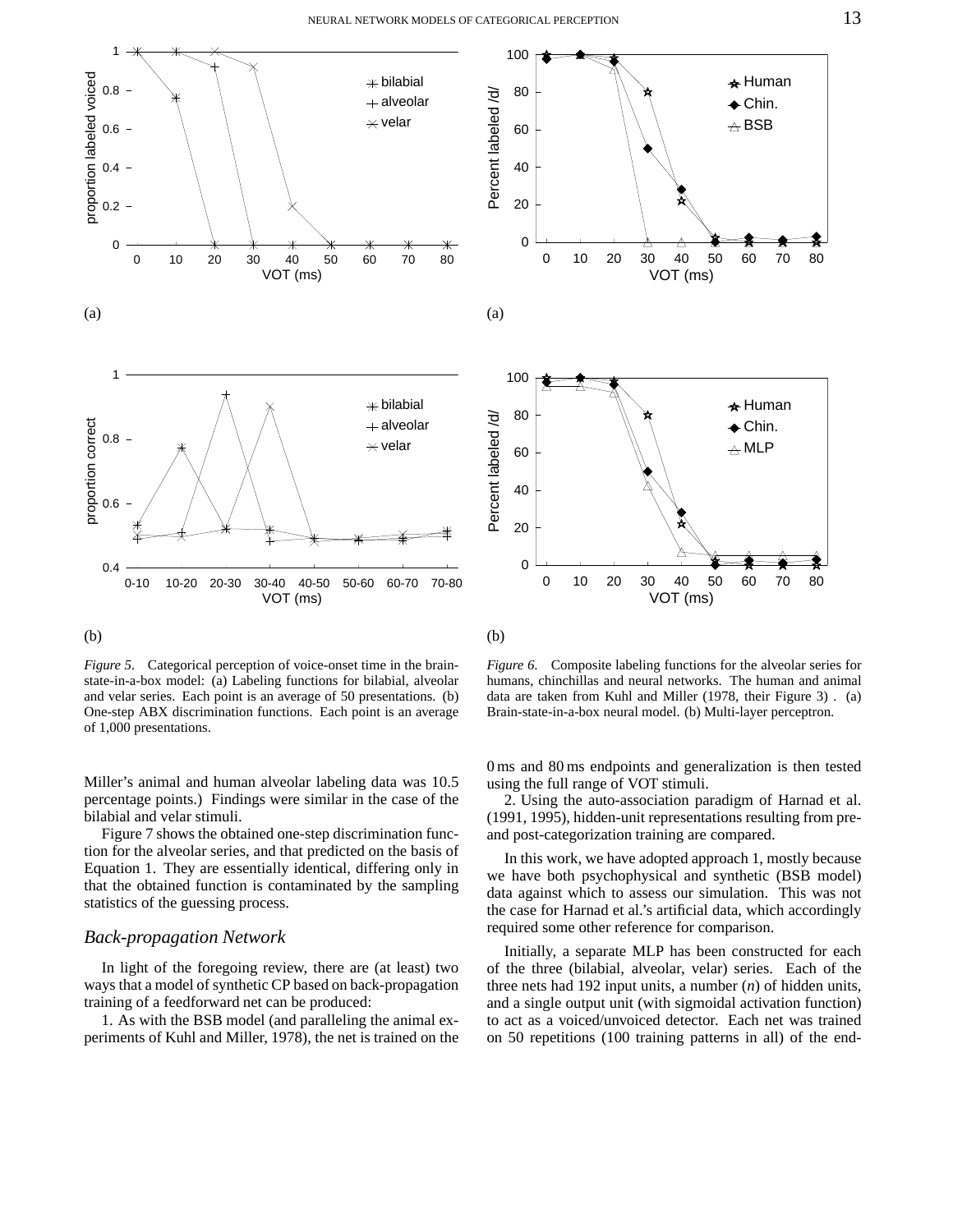![](_page_13_Figure_1.jpeg)

*Figure 7*. Categorical perception of voice-onset time in the brainstate-in-a-box model: Obtained ABX discrimination function for the alveolar series and that predicted on the basis of the corresponding labeling function using the Haskins formula. The close correspondence reflects the fact that the neural model converts the input to a discrete label, so that its discrimination function is a direct implementation of the Haskins formula.

Table 1

*Results of training the 192-2-1 bilabial multilayer perceptron to an* error criterion of  $\varepsilon = 0.25$  *starting* from 10 different *initial weight settings.*

| iterations | $h_1h_2$ coding                       |    | both       |
|------------|---------------------------------------|----|------------|
|            | $80 \,\mathrm{ms}$<br>0 <sub>ms</sub> |    | different? |
| 48         | 01                                    | 10 | Y          |
| 49         | 01                                    | 10 | Y          |
| 51         | 01                                    | 10 | Y          |
| 51         | 10                                    | 01 | Y          |
| 54         | 01                                    | 10 | Y          |
| 56         | 01                                    | 10 | Y          |
| 56         | 10                                    | 01 | Y          |
| 107        | 00                                    | 11 | Y          |
| 125        | 11                                    | 00 | Y          |
| 230        |                                       | 00 | N          |

point stimuli. The number *n* of hidden units turned out not to be at all important. In fact, we do not need hidden units at all. Damper, Gunn and Gore (forthcoming) show that synthetic CP of the VOT continuum is exhibited by single-layer perceptrons, and they exploit this fact in identifying the neural correlates of CP at the auditory nerve level. We used  $n = 2$  in the following. Suitable training parameters (arrived at by trial and error) were: learning rate,  $\eta = 0.005$ ; momentum = 0.9; weight range = 0.05; error criterion,  $\epsilon = 0.25$ . The  $\epsilon$  error criterion was determined by allowing an average error of 0.05 (or 0.0025 when squared) for each of the 100 training patterns.

Table 1 shows the result of training the bilabial net 10 times from different initial weight settings. As can be seen, the net trained to the 0.25 error criterion very easily:

typically in about 50 epochs. The strong tendency, especially for those cases where the criterion was reached quickly, was to encode the 0 ms endpoint with hidden unit activations of  $h_1h_2 = 01$  and the 80 ms endpoint with  $h_1h_2 = 10$ . (Of course,  $h_1$  and  $h_2$  were never *exactly* 0 or 1 but, more typically, something like 0.05 or 0.95.) On only one exceptional occasion (when training required 230 epochs) was a hidden-unit coding arrived at for which  $h_1$  and  $h_2$  for the different endpoints were not *both* different. Similar results were obtained for the two other (alveolar, velar) nets, except that the alveolar net was rather more inclined to discover the  $h_1h_2 = 00/11$  coding. Seven weight sets were selected for subsequent testing: namely, those obtained in less than 100 training epochs.

Figure 8(a) shows typical labeling functions (from the seven of each) obtained by averaging output activations over the 50 stimulus presentations at each VOT value for the three nets. This averaging procedure avoids any necessity to set arbitrary decision threshold(s) to determine if the net's output is a *voiced* or *unvoiced* label: we simply interpret the average as the proportion labeled voiced. The reader might question the validity of the averaging operation, since a real listener would obviously not have available in auditory memory a statistical sample of responses from which the average could be computed. Taking the average, however, is a simple and convenient procedure which may not be too different from the kind of similarity measure that could conceivably be computed from a set of prototypes stored in long-term memory. (In any event, it parallels what Anderson et al. did in their simulation.) Again, classical CP was observed in all seven cases, with a steep labeling function and separation of the three curves according to place of articulation.

The boundary values found by probit analysis (Finney, 1975), averaged across the seven repetitions, were 20.9 ms, 32.8 ms and 41.6 ms for the bilabial, alveolar and velar stimuli respectively. These are in excellent agreement with the literature (see Table 2) at least in the case of the alveolar and velar stimuli. The labeling curve for the bilabial series in Figure 8 is not as good as for the alveolar and velar stimuli, with the average activation being rather too low at 20 ms VOT and somewhat too high for VOTs greater than 30 ms. Damper et al. (1990) deal at some length with a possible reason for this, which has to do with the details of the synthesis strategy. To use their description, the bilabial stimuli are "pathological". It is interesting that the BSB model also seems to be sensitive to this pathology, producing too small a VOT value for the bilabial category boundary—see Figure 8(a). The effect was also found (unpublished results) for a competitivelearning net trained with the Rumelhart and Zipser (1985) algorithm. The boundary movement with place of articulation is an emergent property of the nets—see the detailed comments in the Discussion section later. There is no sense in which the nets are explicitly trained to separate the boundaries in this way.

Figure 6(b) earlier shows the typical synthetic identification curve of Figure 8(a) for the alveolar MLP compared to the Kuhl and Miller (1978) human and chinchilla data. It is apparent that the multi-layer perceptron is a rather bet-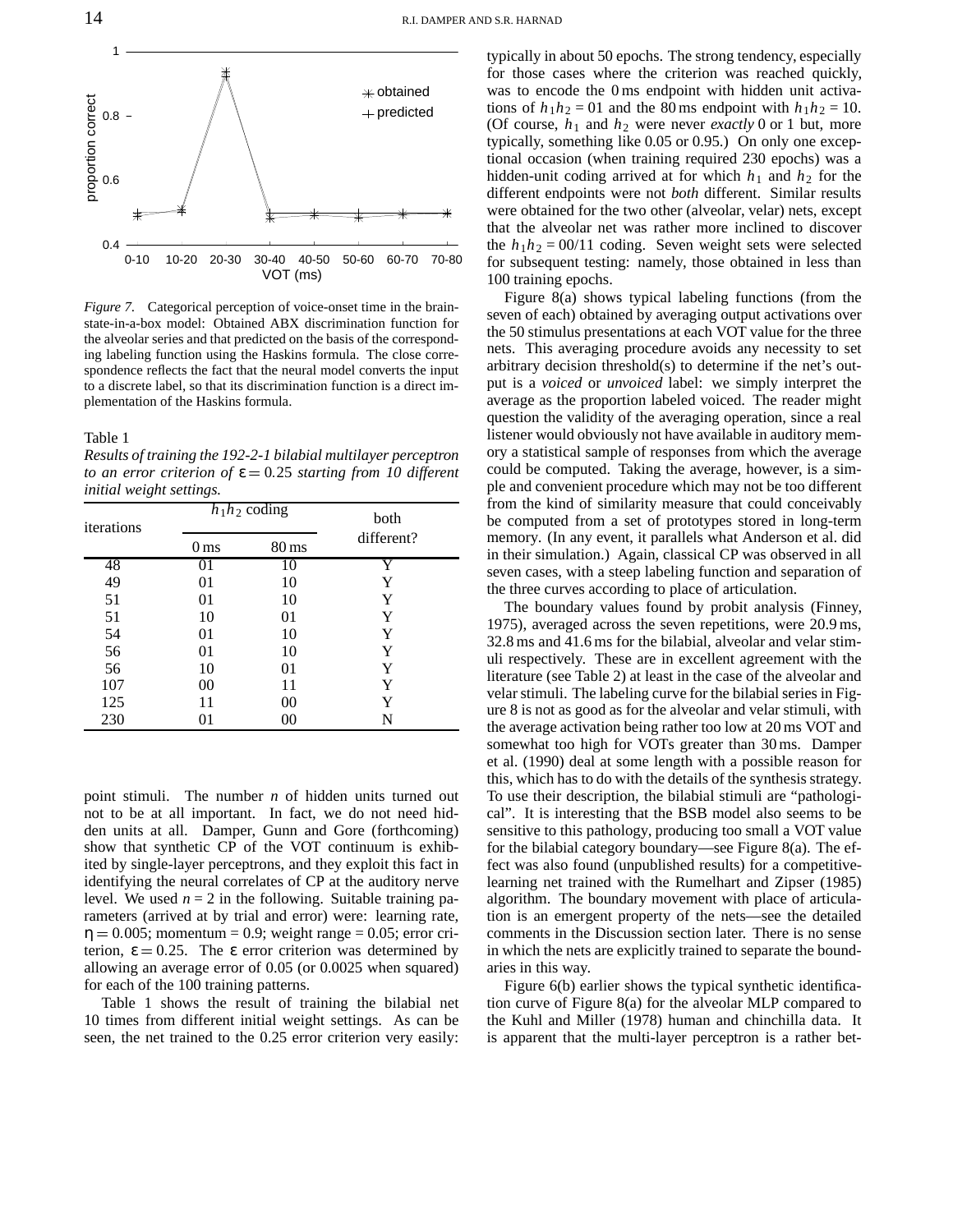Table 2 *Summary phonetic boundary data for humans, chinchillas and the MLP neural model.*

| Boundary                | <b>Bilabial</b> | Alveolar      | Velar<br>(ms) |  |
|-------------------------|-----------------|---------------|---------------|--|
| values                  | (ms)            | (ms)          |               |  |
| Human                   |                 |               |               |  |
| pooled                  | 26.8            | 35.2          | 42.3          |  |
| range                   | $21.3 - 29.5$   | 29.9-42.0     | $37.2 - 47.5$ |  |
| Chinchilla              |                 |               |               |  |
| pooled                  | 23.3            | 33.3          | 42.5          |  |
| range                   | $21.3 - 24.5$   | $26.7 - 36.0$ | $41.0 - 43.7$ |  |
| $\overline{\text{MLP}}$ |                 |               |               |  |
| averaged                | 20.9            | 32.8          | 41.6          |  |
| range                   | 18.6–23.4       | $30.7 - 35.1$ | $39.8 - 45.0$ |  |

Note. Human and chinchilla data are from Kuhl and Miller (1978), and *pooled* means that the identification data were aggregated before fitting a sigmoid and taking its 50% VOT value. There were four human listeners and four chinchillas, except for the bilabial and velar conditions, where only two chinchillas participated. Figures for the MLP are for seven repetitions of training, starting from different random initial weight sets, and *averaged* means that the 50% VOT boundary values were obtained individually and then averaged.

ter model of labeling behavior than is the brain-state-in-abox. By probit analysis, the alveolar boundary is at 32.7 ms  $(cf. 33.3 \text{ ms}$  for chinchillas and  $35.2 \text{ ms}$  for humans), which is little different from the average value of 32.8 ms for the seven repetitions. The rms difference between the MLP function and the animal data is 8.1 percentage points, whereas the difference for the human data is 14.2 percentage points. These figures are about half those for the BSB model. Again, findings were similar in the case of the bilabial and velar stimuli.

Consider now the discrimination functions for the MLPs. Unlike the Anderson et al. simulation, which produces a discrete code, the MLPs produce a continuous value in the range (0,1) because of the sigmoidal activation function. This means we are not forced to use covert labeling as a basis for the discrimination. We have simulated a one-step ABX experiment using the Macmillan et al. (1977) model in which there is first a 2IFC subtask to determine the order of the standards,  $\langle AB \rangle$  or  $\langle BA \rangle$ , followed by a yes-no subtask. The A and B standards were selected at random from adjacent classes: that is, from the sets of 50 responses at VOT values differing by 10 ms. The X focus was chosen at random, with equal probability of 0.5, from one of these two classes. Output activations were then obtained from each of the inputs A, B and X. Because of the perfect "memory" of the computer simulation, it is possible to collapse the two subtasks into one. Let the absolute difference in activation between the X and A inputs be  $|X - A|$ ; similarly  $|X - B|$ . no si The classification rule is then,

$$
X \text{ is } \begin{cases} A & \text{if } |X - A| < |X - B| \\ B & \text{otherwise.} \end{cases} \tag{4}
$$

![](_page_14_Figure_7.jpeg)

(b)

*Figure 8*. Categorical perception of voice-onset time by multilayer perceptrons with two hidden units. (a) Labeling functions in terms of average activation. Each function (bilabial, alveolar and velar series) is obtained from a different net, and each point is an average of 50 presentations. (b) Discrimination functions from a simulated one-step ABX task. Each point is an average of 1,000 presentations: 500 of  $\langle ABA \rangle$  and 500 of  $\langle ABB \rangle$ . The guessing threshold *g* was 0.001.

Finally, this classification is scored as either correct or incorrect.

We found, however, that  $X - A$  and  $X - B$  were occasionally almost indistinguishable in our simulations, in that they differed only in the 4th or 5th decimal place. In terms of the Macmillan et al. model, this means that a real listener in the 2IFC subtask would probably have yielded identical (AA or BB) outcomes, which are inappropriate for the yesno subtask. To avoid making the simulation too sensitive to round-off errors, and to simulate the non-ideality of real listeners, we therefore introduced a *guessing threshold*, *g*. According to this, X was only classified by the rule of Equation 4 above if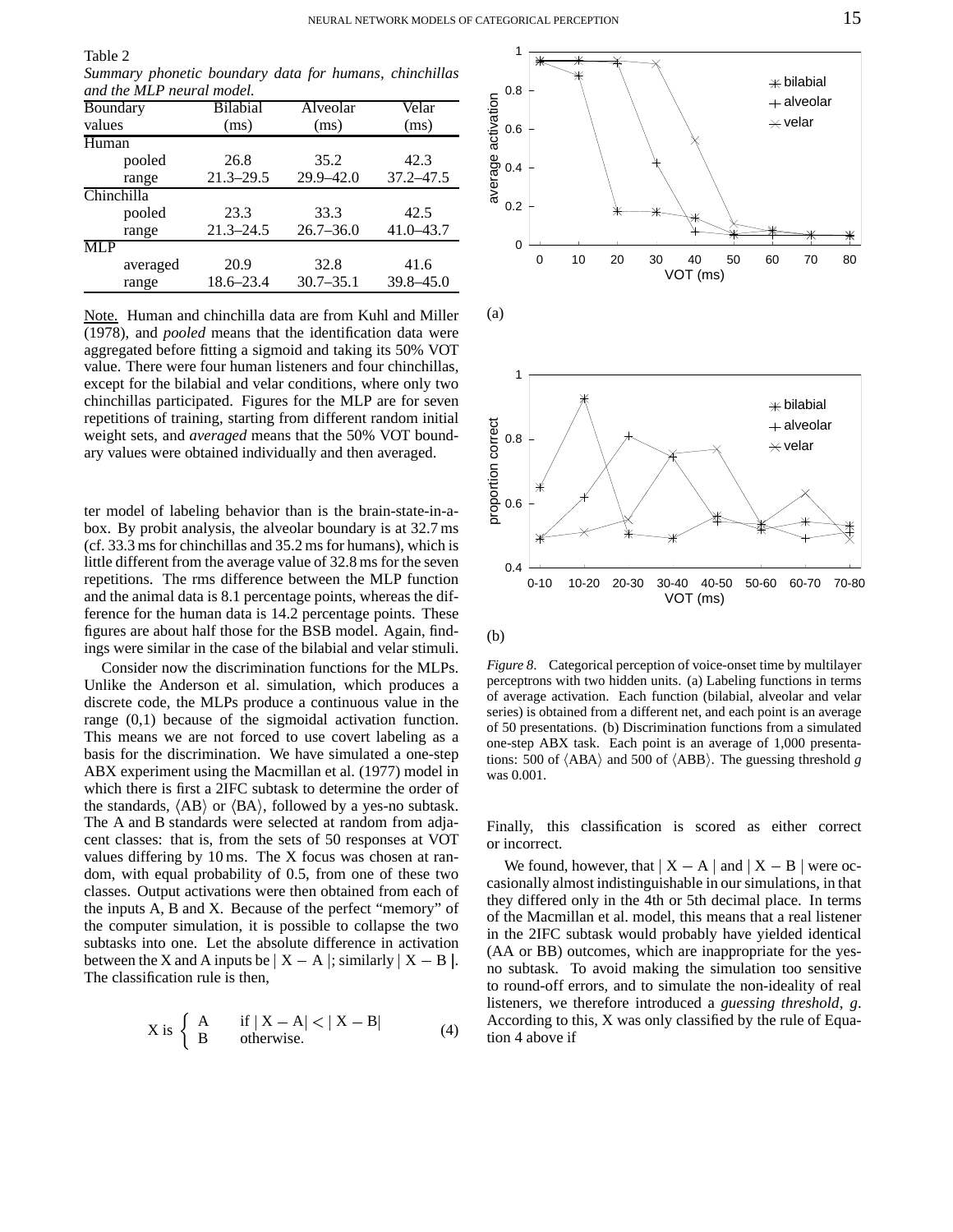![](_page_15_Figure_1.jpeg)

*Figure 9*. Categorical perception of voice-onset time by MLP with two hidden units: Obtained one-step ABX discrimination function for the alveolar series and that predicted on the basis of the corresponding labeling function using the Haskins formula. Here, the obtained discrimination is better than predicted (as seen in psychophysical results) reflecting the fact that the output of the neural model is continuous rather than discrete.

$$
\left| \left| X - A \right| - \left| X - B \right| \right| > g \, .
$$

If this inequality was not satisfied, then the classification of X was guessed with an equal probability of 0.5 for each class. Results were not especially sensitive to the actual value of *g*.

Figure 8(b) shows the discrimination functions obtained from such a simulated ABX experiment. There were 500 { ABA<sup>|</sup> presentations and 500 { ABB<sup>|</sup> presentations, 1,000 in all. Again taking advantage of a computational shortcut, there were no presentations of the  $\langle BA \rangle$  standard, on the grounds that the simulation had perfect memory so that symmetry is assured and this condition is practically indistinguishable from the  $\langle AB \rangle$  standard. (In the real situation, of course, memory for the standard presented in the second interval of the  $\langle AB \rangle$  or  $\langle BA \rangle$  dyad will generally be better than for the standard in the first interval.) The guessing threshold, *g*, was 0.001. There are clear peaks at the phoneme boundary, and the movement of these peaks with the place of articulation is qualitatively correct. Paralleling the less-steep (and more psychophysically reasonable) labeling functions, the discrimination peaks are not as sharp as for the BSB model. They are closer to those typically obtained from real listeners.

Figure 9 shows the discrimination curve obtained from the simulation described above (for the alveolar series) and that predicted from labeling using the Haskins formula. Similar results were obtained for the other VOT series. The backpropagation model (unlike the BSB model, which also requires some pre-processing of the neurograms) convincingly reproduces the important effect whereby observed discrimination in psychophysical tests exceeds that predicted from Equation 1. This can be interpreted as evidence for the importance of continuous representation(s) in CP.

![](_page_15_Figure_7.jpeg)

*Figure 10*. Standard deviation of the MLP's output activation. Each point is an average of 50 presentations.

We have so far been unable to train a *single* net to label these data properly. Although a 192-2-1 net trains easily on all six endpoint stimuli, it will not generalize so as to put the boundary in the correct location for each of the three series of inputs. Studies are continuing to see if this problem can be overcome using more hidden units and/or a different output coding.

Figure 10 shows the standard deviation of the activation versus VOT. As one would expect, this tends to peak at the category boundary (although this is clearer in this particular figure for the alveolar and velar series than for the bilabial stimuli) which is consistent with our remarks above about this series being pathological. Indeed, the standard deviation could be taken as a credible predictor of reaction time in human psychophysical experiments.

### Synthetic CP and Signal Detection Theory

In view of the importance of Macmillan et al.'s (1977) contribution to the field, it seems clear that synthetic CP should be assessed using the techniques they have pioneered. Yet, apart from the work of Eijkman (1992), we know of no other suggestion in the literature to the effect that the methods of psychophysics in general, and signal detection analysis in particular, are relevant to the evaluation of neuralnet models. (Even then, Eijkman does little more than advance  $d'$  as a useful measure of separation in a patternrecognition context: His main concern is with his "black box image" technique for visualizing the internal structure of a net.) In this section, we consider the relation between labeling/identification and discrimination from the perspective of SDT.

In the standard yes-no detection task, hits are *yes* responses to signal presentations and false alarms are *yes* responses to signal-plus-noise presentations. In the ABX discrimination paradigm, it is arbitrary whether  $\langle ABA \rangle$  and { BAB<sup>|</sup> are taken to correspond to signal presentations, and  $\langle ABB \rangle$  and  $\langle BAA \rangle$  are taken to correspond to signal-plus-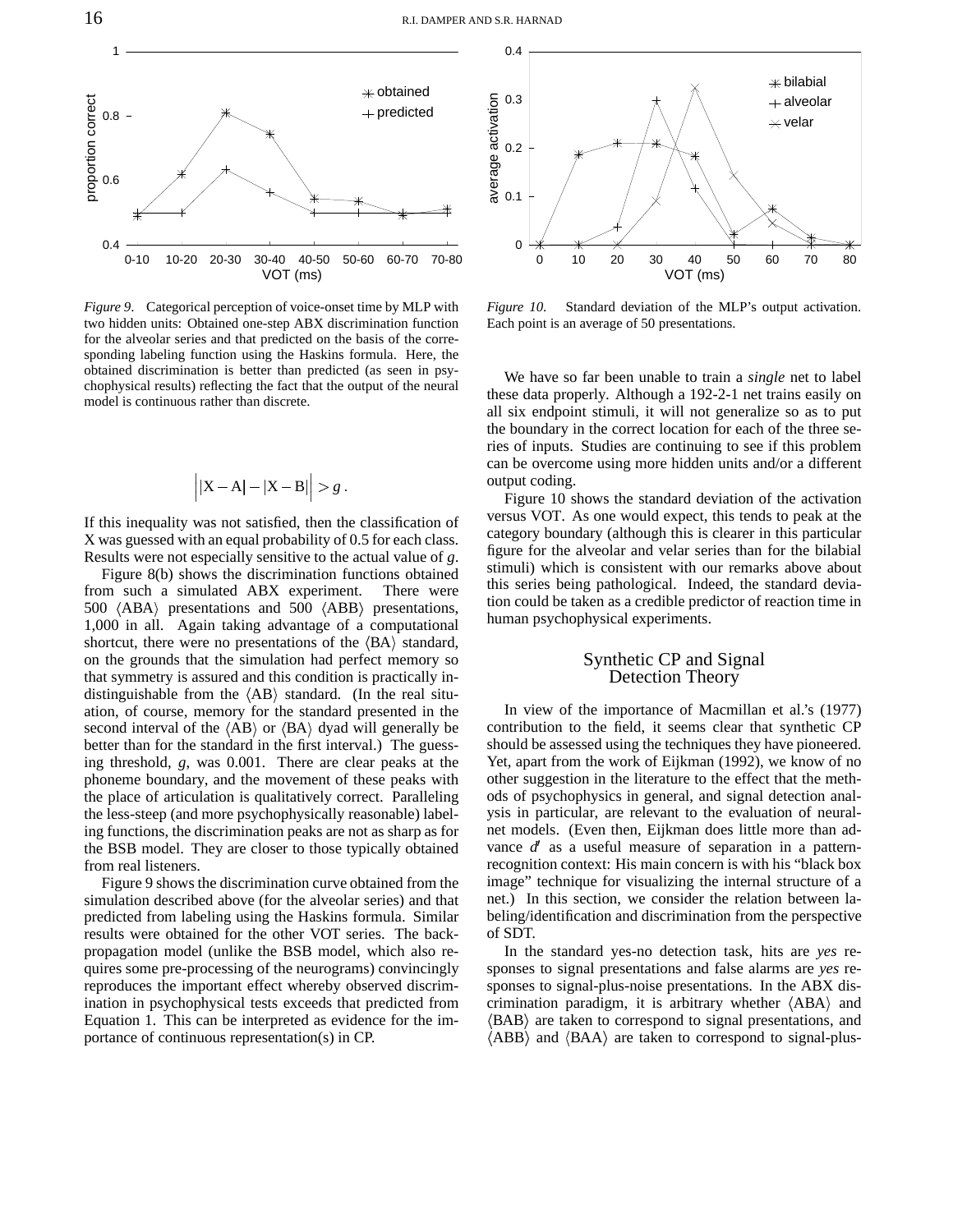Table 3 *Stimulus-response matrix for the ABX discrimination paradigm.*

| Presentation          | Response 1  | Response 2        |
|-----------------------|-------------|-------------------|
| $\langle ABA \rangle$ | hit         | miss              |
| $\langle ABB \rangle$ | false alarm | correct rejection |
| 'BAA                  | false alarm | correct rejection |
| BAB                   | hit         | miss              |

noise, or vice versa. We adopt the former convention, as in Table 3, where *Response 1* means that the subject nominated the first interval as containing the standard corresponding to X, and *Response 2* means that the second interval was nominated. In the simulations described in the previous section, the perfect memory of the computer simulations means that the order of the A and B standards was irrelevant. Hence, as previously stated, only the stimulus-response matrix in the top half of the table was collected.

Macmillan et al. (1977) consider the unbiased case of ABX discrimination. This, they say, is "the only one for which a simple expression can be written for the hit and false alarm rates" (p. 459) in the form of their Equation 3:

$$
H = P(Response \mid \langle ABA \rangle) = P(Response \mid \langle BAB \rangle)
$$
  
= 1 - FA

A d'-like sensitivity measure can now be obtained as

$$
d'_{s} = z(H) - z(FA)
$$
  
=  $z(H) - z(1 - H)$   
=  $2z(H)$ , (5)

from the hit rate alone. True  $d'$  can then be found from this  $d'$ <sub>s</sub> using Table 3 of Kaplan, Macmillan and Creelman (1978). In the terms of Macmillan et al. (1977), CP requires that this true  $d'$  for discrimination shall be equivalent to an "identification distance", or identification  $d'$ , obtained by the Braida and Durlach (1972) procedure. This involves subtracting the *z*-transformed probabilities of assigning presentations to the same category.

In the following, we analyze only the back-propagation neural model of VOT perception. We exclude the BSB model from consideration for two reasons. First, according to the results of the previous section, it produces a less convincing simulation of the psychophysical data. (Recall also that it was necessary to orthogonalize the input data for the BSB model but not for the back-propagation model.) Second, it is inherently unsuitable for the analysis because its labeling function includes many 1 and 0 points, which are not amenable to transformation to *z*-scores as they yield values of  $\pm \infty$ .

Table 4 shows the (one-step) discrimination  $d'$ , found using Equation 5 and Table 3 of Kaplan et al., and the identification  $d'$  obtained from the *z*-transformed identification

![](_page_16_Figure_11.jpeg)

*Figure 11.* Discrimination  $d'$  versus identification  $d'$  for the backpropagation neural model and the alveolar VOT series. Categorical perception according to Macmillan et al. (1977) requires that these two sensitivity measures are equivalent (i.e., in the ideal case, all points should lie on the unity-slope line).

proportions for the representative case of the alveolar series. In Figure 11, discrimination  $d'$  is plotted against identification d'. According to the Macmillan et al. characterization of CP, these two measures should be equivalent. That is, the points of Figure 11 should be distributed about the unitslope straight line. Clearly, discrimination d'exceeds identification  $d'$  as is so often found: The slope of the best-fit line is actually 1.899 (unaffected by forcing the regression through the origin). However, on the basis of a paired *t*-test  $(t = 1.2926$  with  $v = 7$  degrees of freedom, two-tailed test), we reject the hypothesis that these two sensitivity measures are equivalent ( $p \sim 0.2$ ). Similar findings hold for the bilabial and velar series. As in other studies, the two measures are highly correlated. Regression analysis (alveolar series) yields  $r = 0.8740$  for the case when (on the basis of assumed equality) the best-fit line is forced to pass through the origin, and  $r = 0.8747$  when it is not ( $p < 0.1$ ). Hence, we conclude that discrimination performance is correlated with but somewhat higher than identification performance, as in the case of human observers (e.g., Macmillan, 1987, p. 59).

### Discussion: Implications of Synthetic CP

Thus far, we have emphasized CP as an emergent property of learning systems in general, arguing that it is not a 'special' mode of perception. In this section, we aim to make these claims more concrete. If CP is indeed an emergent and general property of learning systems, then one might ask: Why are strong CP effects not *always* found (e.g., in vowel discrimination or long-range intensity judgements)? Instead, degree of CP is observed to vary with the nature of the stimuli, the psychophysical procedure, the experience of the participants and so on. To answer this key question, we draw a sharp distinction between the two essentially different kinds of synthetic CP which have been explored in this paper.

Consider first the work using artificial or novel stimuli,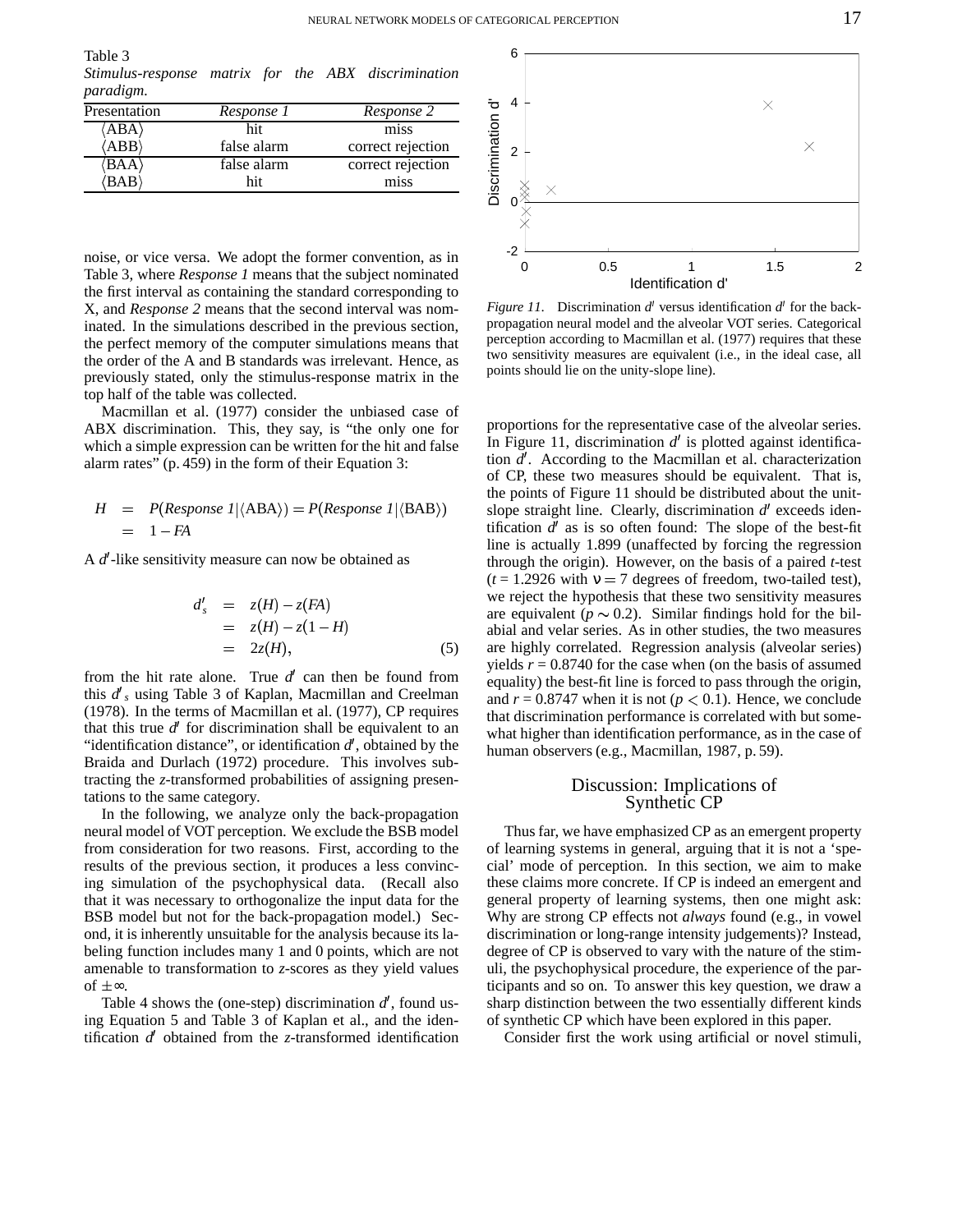| Table 4                                                                             |  |
|-------------------------------------------------------------------------------------|--|
| SDT analysis of synthetic CP by the back-propagation neural model: alveolar series. |  |

| <b>VOT</b><br>(ms) | Identification<br>proportion | $z$ (ident) | Identifi-<br>cation $d'$ | <b>Discrimination</b><br>hit rate $(H)$ | $d'$ <sub>s</sub> =<br>2z(H) | Discrimi-<br>nation $d'$ |
|--------------------|------------------------------|-------------|--------------------------|-----------------------------------------|------------------------------|--------------------------|
| $\theta$           | 0.955                        | -           |                          |                                         |                              |                          |
| 10                 | 0.955                        | 1.6950      | 0.0095                   | 0.4840                                  | $-0.0803$                    | $-0.3800$                |
| 20                 | 0.941                        | 1.6855      | 1.7046                   | 0.8280                                  | 1.8926                       | 2.2426                   |
| 30                 | 0.424                        | $-0.0191$   | 1.4567                   | 0.9720                                  | 3.8220                       | 3.9120                   |
| 40                 | 0.070                        | $-1.4758$   | 0.1593                   | 0.5260                                  | 0.1305                       | 0.4810                   |
| 50                 | 0.051                        | $-1.6351$   | 0.0                      | 0.4220                                  | $-0.3936$                    | $-0.8736$                |
| 60                 | 0.051                        | $-1.6351$   | 0.0                      | 0.4500                                  | $-0.2513$                    | 0.6826                   |
| 70                 | 0.051                        | $-1.6351$   | 0.0                      | 0.5180                                  | 0.0903                       | 0.4006                   |
| 80                 | 0.051                        | $-1.6351$   | 0.0                      | 0.5040                                  | 0.0201                       | 0.1904                   |

such as that of Anderson et al. (1977), Harnad et al. (1991, 1995) and Goldstone et al. (1996). In these cases, the category boundary is placed either (a) at a point predetermined by the labels supplied during (supervised) training, if training was on the complete continuum, or (b) at the center of the continuum, if training was on the endpoints of the continuum only. This corresponds to the situation where real participants would not already possess internal labels, anchors, or prototypes and so would only display CP as a result of training and experience. Hence, this type of synthetic CP can only be a reasonable model of learned categorization, such as that found in the categorization training experiments of Goldstone et al. (1996), as well as those of Goldstone (1994), Beale and Keil (1995), Pevtzow and Harnad (1997), Livingstone, Andrews and Harnad (1998), Goldstone (1998), and Stevenage (1998), rather than of innate categorization. By contrast, in the work on stop consonants, the nets are trained on endpoint stimuli from a VOT continuum and generalization of the learning to intermediate stimuli is tested. In this case, the synthetic listener places the category boundaries of the three (bilabial, alveolar, velar) series in a way which predicts the psychophysical results from real listeners.

A very revealing finding in this regard is that the BSB simulation categorizes the artificial (vectors) continuum and the VOT stimuli very differently, even though training is on endpoints in both cases. Figure 3(b) shows that the category boundary is precisely at midrange, between stimuli numbers 7 and 8. This is hardly surprising: It is difficult to see what else the net might do to dichotomize the data other than bisect the continuum at its midpoint. On the other hand, Figure 5(a) shows that the BSB nets position their phonetic boundaries so as to segregate the VOT series by place of articulation in the same way human and animal listeners do. This striking difference in network behavior can only be credibly explained by the different input continua: It is unlikely that it could have arisen through essentially trivial differences in parameters, such as the different numbers of inputs in the two cases (16 cf. 20). Thus, we infer that there is some property of the input continua in the simulation of VOT perception which is not shared by the much simpler artificial/vectors continuum. Hence, we do not expect to observe strong CP effects in all cases of generalization testing: only when the stimulus continuum (appropriately encoded for presentation to the net) has some special properties. That is, the potential for categorization must be somehow implicit in the physical stimulus continuum and its encoding schema. Because they are embodied in software, connectionist models can be systematically manipulated to discover their operational principles. Thus, means are available to discover just what these special properties might be. Damper et al. (forthcoming) show that each of the three (bilabial, alveolar, velar) nets has its strongest connections to different areas of the neurogram and these differences predict the shift of boundary with place of articulation. We infer that what is supposed to be a 'continuum' is actually not. There are discontinuities (systematically dependent upon place of articulation) in the Abramson and Lisker stimuli themselves, and this is the sense in which the potential for categorization exists. In other words, what is supposed to be a unidimensional continuum (only VOT and features perfectly correlated with it vary) is actually multidimensional.

Of course, in the case of the VOT stimuli, the inputs to the BSB net have been subjected to sophisticated pre-processing by the auditory model of Pont and Damper (1991). The role this (simulated) auditory processing plays in the observed categorization behavior is currently being investigated. Early indications (Damper, 1998) are that the auditory pre-processing is a vital to realistic simulation of VOT perception in that "the front-end processor is not essential to category formation but plays an important part in the boundarymovement phenomenon, by emphasizing ... parts of the time-frequency regions of the speech signal" (p. 2196).

We are now in a position to refine our notion of *emergent* functionality. The concept of emergence has grown in popularity in cognitive science and neural computing in recent years and is starting to influence models of speech categorization (e.g. Guenter and Gjaja, 1996; Lacerda, 1998). The term does not easily admit of a precise definition (e.g., Holland, 1998, p. 3), but Steels (1991) writes: "Emergent functionality means that a function is not achieved directly by a component or a hierarchical system of components, but indirectly by the interaction of more primitive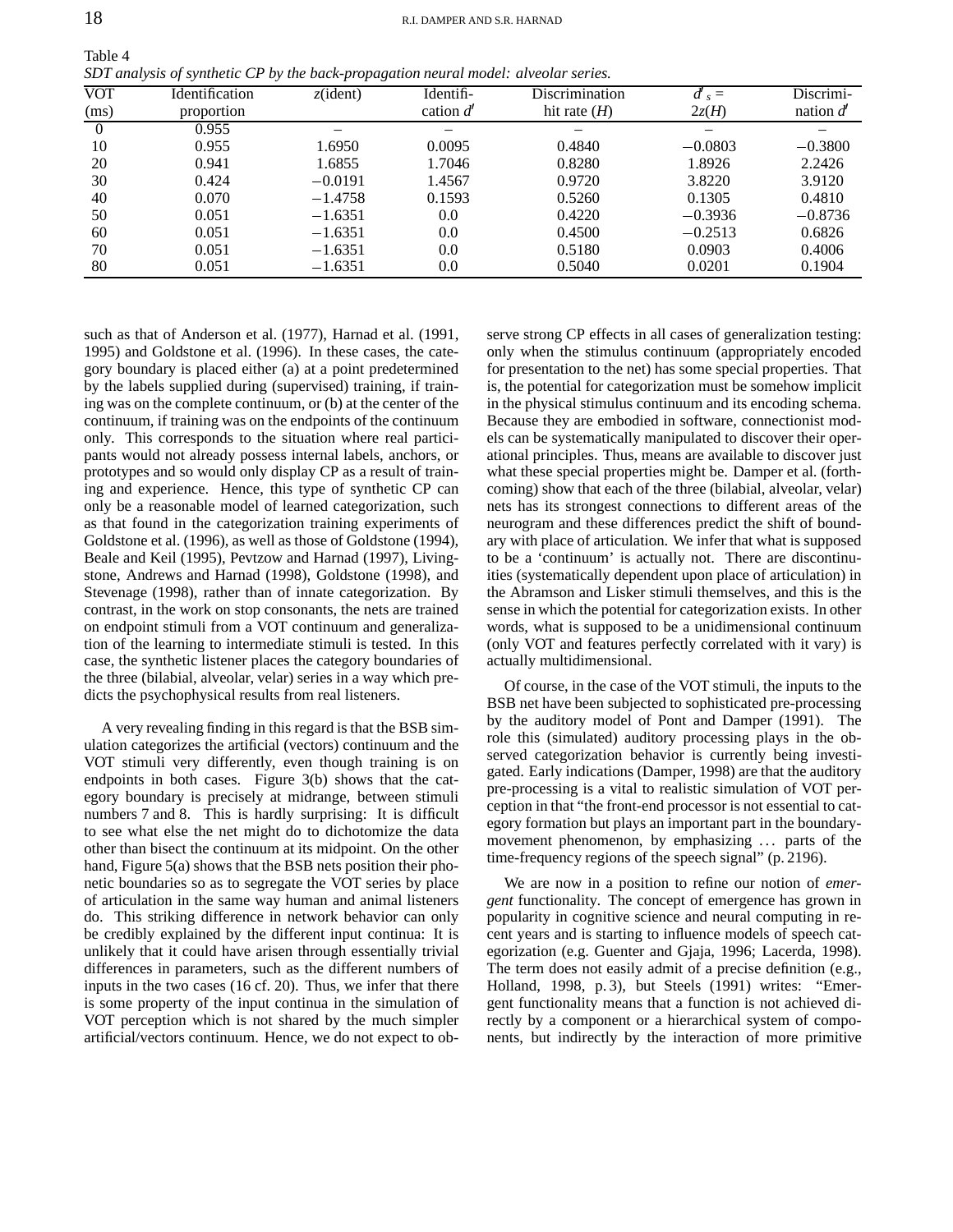components among themselves *and with the world* [italics added]" (p. 451). This seems to capture rather well what is going on here: The primitive components are the units of the neural net(s) which interact with "the world" in the form of external stimuli, with sensory transduction and/or early perceptual processing mediating between them. The interaction "with the world" is particularly important. The potential for categorization must exist implicitly in the sensory continuum. So in what sense is CP not *special*? From the work described in this paper, it is apparent that we do not need specialized processing apparatus, as is posited in motor theory. Rather, provided the sensory continua are of the right form, any general learning system operating on broadly neural principles ought to exhibit the essentials of CP.

Finally, we note that the TRACE model apparently acts like the BSB model, simply placing the phonetic boundary between /g/ and /k/ at midrange. This could either be because the stylized inputs to the net (interpolated VOT and *F1* onset frequency) are not good counterparts to the Abramson and Lisker stimuli or, more likely, because there has been no (simulated) auditory pre-processing of these patterns. Further work is necessary to distinguish between these two possibilities.

### Conclusions and Future Work

Neural nets provide an under-explored yet revealing way of studying CP. We have shown that a variety of neural models is capable of replicating classical CP, with the point of maximal ambiguity of the steep labeling function and a sharp peak of the discrimination function coinciding at the category boundary. Given the ubiquitous way that CP arises in network performance, we believe that the effect is very basic to how such nets (and other adaptive systems such as human and animal subjects) learn. Focusing on the special case of speech CP with initial stop consonants, we have also demonstrated the shift of phoneme boundary with place of articulation for the voicing continuum using two different nets the historically important brain-state-in-a-box model of Anderson et al. (1977) and a more recent multilayer perceptron (back-propagation) model. The most convincing demonstration of synthetic CP to date is by the perceptron model. The categorization behavior is an emergent property of the simulations: There is no sense in which it is programmed into the model, or results from parameter adjustment in a curvefitting sense. The back-propagation net also replicates the frequently documented effect whereby observed discrimination performance exceeds that predicted from labeling on the assumption that only discrete information about the labels is available (the so-called Haskins model). It does so by retaining continuous information after the stage of sensory processing. That is, the categorization occurs at the later decision stage.

Early studies of CP considered the effect in terms of lowthreshold theories, which assume a mapping of sensory stimuli to discrete internal states. In 1977, Macmillan et al. made an important advance by applying to CP the more modern methods of signal detection theory, which assume a continuous internal representation. They suggested that CP should be characterized by the equivalence of identification and discrimination sensitivity, both measured with  $d'$ . Our backpropagation simulations fail to satisfy this definition in that identification  $d'$  is statistically different from discrimination  $d'$ , although the two are correlated.

The Macmillan et al. (1977) paper is now twenty years old. So, despite its pioneering nature, it is obviously not the last word on CP. Indeed, since 1977, Macmillan has retreated somewhat from the position of taking equivalence of discrimination and identification to be the defining characteristic of CP (see Macmillan, Goldberg and Braida, 1988). In 1987, he writes: "It is clear that few if any dimensions have this property" (p. 78). Nonetheless, "Relations between tasks *can* provide useful information about the manner in which stimuli are processed, however such processing is named". In the present work, we have shown that the relation between identification and discrimination performance for a simple neural-net simulation of VOT perception closely parallels that seen for real subjects. As the simulation is faithful in other respects too, it can (and should) be taken seriously as a model of CP. Because of the simplicity of the model, and the way that category boundary phenomena arise quite naturally during learning, we conclude that CP is not a special mode of perception. Rather, it is an emergent property of learning systems in general, and their interaction with the stimulus continuum<sup>11</sup> mediated by sensory transduction and/or early perceptual processing.

The assumptions underlying our models are similar to those of Nearey (1997, Footnote 1) who presupposes, as do we: "The segmentation of the input signals ... before they are presented to a perceptual model". In addition, because of their inability to handle temporal sequences of inputs, the models are assumed to have perfect memory (see Port, 1990, for criticisms of improper treatment of time in connectionist models.) In the case of VOT perception, the reduced (192-value) neural spectrogram is available as a (conveniently presegmented) static input to the back-propagation net. Apart from an implicit *time as space* representation, there is no explicit representation of relational time. Precise time representation seems unnecessary for the credible modeling of VOT perception, since the spike-counting procedure (which reduces the neurogram to a 192-component vector for presentation to the MLP) effectively obscures this. The BSB model was unable to distinguish the voicing contrast in the complete 192-value patterns and was therefore given 20 selected input values only, again as a static pattern.

<sup>&</sup>lt;sup>11</sup> According to Harnad (1982): "experiential inputs [can] vary continuously along several sensory dimensions, rather than falling neatly into certain prefabricated physical or perceptual categories . . . [They can be] multidimensional and polysensory . . . such as complex geometric forms, acoustic timbres and sound sequences, complex daily events and sequences of experiences—in fact, any experience that varies along an actual continuum (or a 'virtual' continuum, in virtue of unresolvable information complexity). And this is not yet to have mentioned purely abstract cases, such as the 'space' from which ... the foregoing list of examples [were extracted]".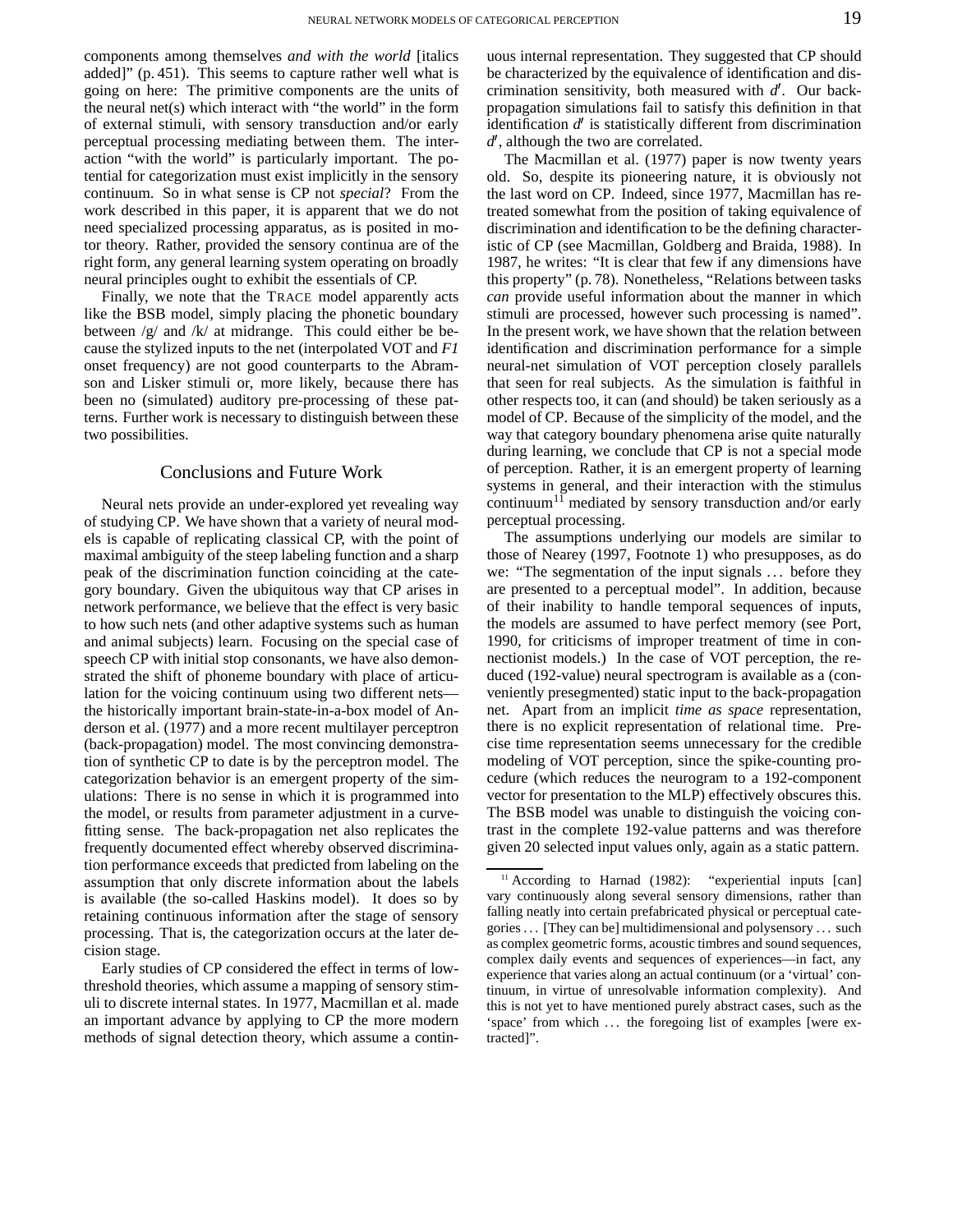Real listeners obviously hear a sequence of sounds during speech communication, and memory effects are a very important component of perception. Hence, a priority for future work is the addition of recurrent (feedback, as opposed to purely feedforward) connections to the more realistic perceptron model, in the manner of Jordan (1986) or Elman (1990), so as to implement an imperfect memory buffer. Future studies should also address the synthetic categorization of vowel continua, and the precise role of pre-processing by the (simulated) auditory periphery. Much could also be learned from studying a real (rather than synthesized) stop-consonant continuum provided sufficient productions could be gathered from the ambiguous region around the phonetic boundary.

Finally, an important question concerns the role of the auditory model *vis a´ vis* the input stimuli. What would happen if we were to apply our analyses directly to the input patterns without the (rather complex) auditory model intervening? It is difficult to do this because there is only a single synthetic token for each acoustic stimulus. (This is unavoidable since we are no longer simulating the stochastic process of mechanical-to-neural transduction by the cochlear hair cells.) Hence, there is an extreme paucity of data on which to train the neural network model(s). In an attempt to answer this question indirectly, Damper et al. (forthcoming(Damper et al., 2000)) replaced the auditory front-end with a short-time Fourier analysis and then used a support vector machine to model labeling behavior. This kind of learning machine makes best use of sparse training data. It was found that correct movement of the boundary with place of articulation was abolished, indicating that some aspect or aspects of peripheral auditory function are essential to correct simulation of categorization behavior. To confirm that this was not an artifact of having only a single training token per class, perceptrons were trained on single, *averaged* neurograms whereupon appropriate categorization behavior was maintained (Damper, 1998), indicating that information about the statistical distribution of training data it is not essential to the simulation, and that the extreme sparsity of the training data need not be fatal. In future work, we intend to confirm these preliminary findings in two ways. First, we will use a database of real speech so that multiple training tokens whose statistics reflect natural variability in production will be available for training. Second, we will employ a variety of simplified front-end analyses to determine those aspects of the peripheral auditory transformation which are essential to simulating boundary movement with place of articulation.

### References

- Abramson, A., & Lisker, L. (1970). Discrimination along the voicing continuum: Cross-language tests. In *Proceedings of 6th international congress of phonetic sciences, prague, 1967* (pp. 569–573). Academia, Prague.
- Amari, S., & Takeuchi, A. (1978). A mathematical theory on formation of category detecting neurons. *Biological Cybernetics*, *29*, 127–136.
- Anderson, J. A. (1968). A memory storage model utilizing spatial correlation functions. *Kybernetik*, *5*, 113–119.
- Anderson, J. A. (1977). Neural models with cognitive implications. In D. LaBerge & S. J. Samuels (Eds.), *Basic processes in reading: Perception and comprehension* (pp. 27–90). Hillsdale, NJ: Lawrence Erlbaum.
- Anderson, J. A. (1995). *An introduction to neural networks.* Cambridge, MA: MIT Press.
- Anderson, J. A., & Silverstein, J. W. (1978). Reply to Grossberg. *Psychological Review*, *85*, 597–603.
- Anderson, J. A., Silverstein, J. W., & Ritz, S. A. (1977). Vowel pre-processing with a neurally based model. In *Proceedings of ieee international conference on acoustics, speech and signal processing, icassp'77* (pp. 265–269). Hartford, CN.
- Anderson, J. A., Silverstein, J. W., Ritz, S. A., & Jones, R. S. (1977). Distinctive features, categorical perception, and probability learning: Some applications for a neural model. *Psychological Review*, *84*, 413–451.
- Arbib, M. A. (1995). *Handbook of brain theory and neural networks.* Cambridge, MA: MIT Press.
- Baldi, P., & Hornik, K. (1989). Neural networks and principal component analysis: Learning from examples without local minima. *Neural Networks*, *2*, 53–58.
- Beale, J. M., & Keil, F. C. (1995). Categorical effects in the perception of faces. *Cognition*, *57*, 217–239.
- Bégin, J., & Proulx, R. (1996). Categorization in unsupervised neural networks: The Eidos model. *IEEE Transactions on Neural Networks*, *7*, 147–154.
- Bornstein, M. H. (1987). Perceptual categories in vision and audition. In S. Harnad (Ed.), *Categorical perception: the groundwork of cognition* (pp. 287–300). Cambridge, UK: Cambridge University Press.
- Bourland, H., & Kamp, Y. (1988). Auto-association by multilayer perceptrons and singular value decomposition. *Biological Cybernetics*, *59*, 291–294.
- Brady, S. A., & Darwin, C. J. (1978). Range effects in the perception of voicing. *Journal of the Acoustical Society of America*, *63*, 1556–1558.
- Braida, L. D., & Durlach, N. I. (1972). Intensity perception: II. Resolution in one-interval paradigms. *Journal of the Acoustical Society of America*, *51*, 483–502.
- Carpenter, G. A., Grossberg, S., & Rosen, D. B. (1991a). ART 2-A: An adaptive resonance algorithm for rapid category learning and recognition. *Neural Networks*, *4*, 493–504.
- Carpenter, G. A., Grossberg, S., & Rosen, D. B. (1991b). Fuzzy ART: Fast stable learning and categorization of analog patterns by an adaptive resonance system. *Neural Networks*, *4*, 759–771.
- Damper, R. I. (1998). Auditory representations of speech sounds in a neural model: The role of peripheral processing. In *Proceedings of international joint conference on neural networks (ijcnn 98)* (pp. 2196–2201). Anchorage, AL.
- Damper, R. I., Gunn, S. R., & Gore, M. O. (2000). Extracting phonetic knowledge from learning systems: Perceptrons, support vector machines and linear discriminants. *Applied Intelligence*, *12*, 43–62.
- Damper, R. I., Pont, M. J., & Elenius, K. (1990). *Representation of initial stop consonants in a computational model of the dorsal cochlear nucleus* (Tech. Rep. No. STL-QPSR4/90). Speech Transmission Laboratory Quarterly Progress and Status Report, Royal Institute of Technology (KTH), Stockholm. (Also published in W. A. Ainsworth (Ed.), *Advances in Speech, Hearing and Language Processing, Vol. 3 (Part B)*, pp. 497–546. Greenwich, CT: JAI Press, 1996)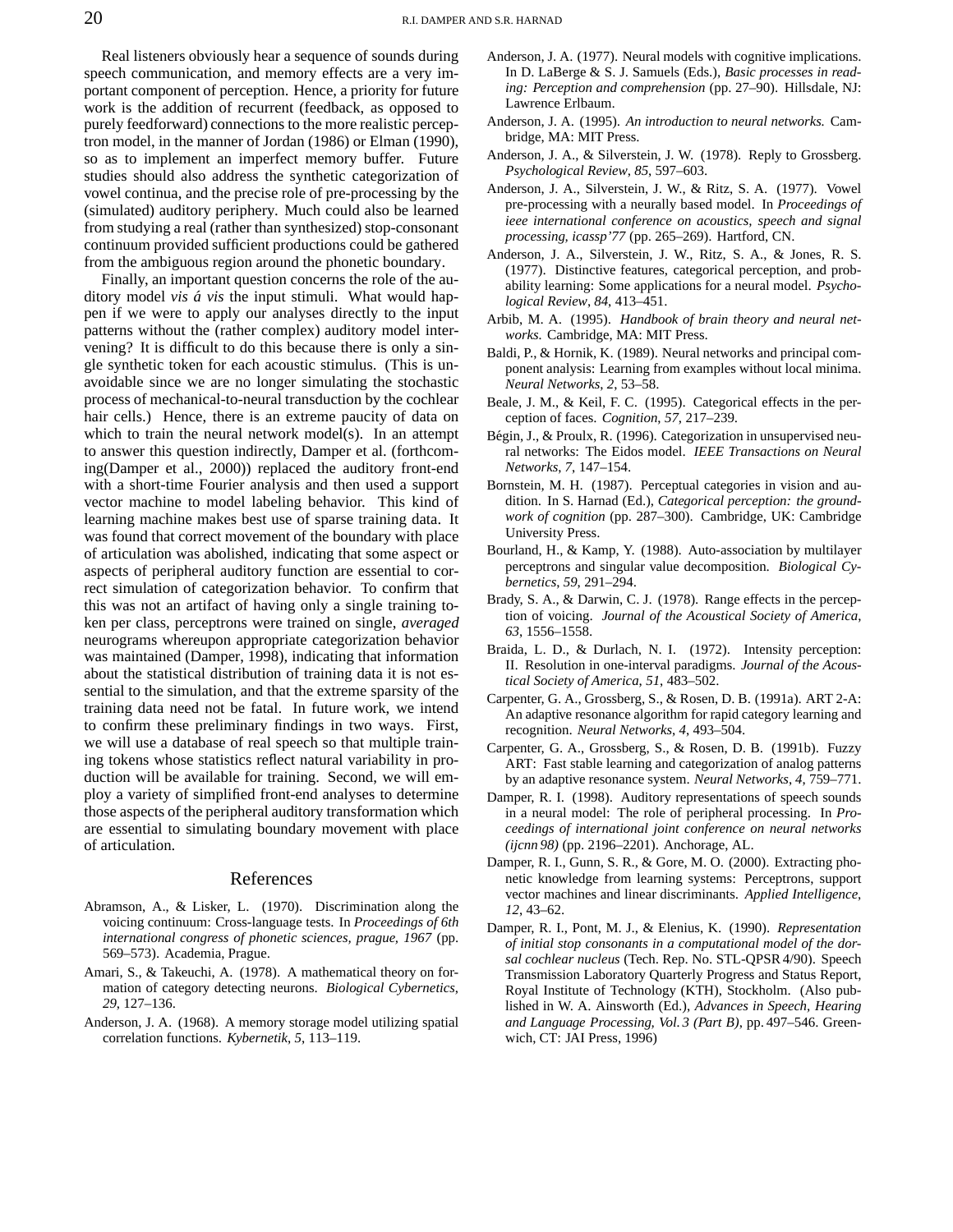- Diehl, R. L., Elman, J. E., & McCusker, S. B. (1978). Contrast effects on stop consonant identification. *Journal of Experimental Psychology: Human Perception and Performance*, *4*, 599–609.
- Diehl, R. L., & Kluender, K. R. (1987). On the categorization of speech sounds. In S. Harnad (Ed.), *Categorical perception: the groundwork of cognition* (pp. 226–253). Cambridge, UK: Cambridge University Press.
- Dreyfus, H. L., & Dreyfus, S. E. (1988). Making a mind versus modeling the brain: Artificial intelligence back at a branchpoint. *Daedalus*, *117*, 15–43.
- Eijkman, E. G. J. (1992). Neural nets tested by psychophysical methods. *Neural Networks*, *5*, 153–162.
- Elman, J. L. (1979). Perceptual origins of the phoneme boundary effect and selective adaptation to speech: A signal detection theory analysis. *Journal of the Acoustical Society of America*, *65*, 190–207.
- Elman, J. L. (1990). Finding structure in time. *Cognitive Science*, *14*(2), 179–211.
- Elman, J. L., & McClelland, J. L. (1986). Exploiting lawful variability in the speech wave. In J. S. Perkell & D. H. Klatt (Eds.), *Invariance and variability in speech processes* (pp. 360–380). Hillsdale, NJ: Lawrence Erlbaum.
- Elman, J. L., & Zipser, D. (1988). Learning the hidden structure of speech. *Journal of the Acoustical Society of America*, *83*, 1615–1626.
- Finney, D. J. (1975). *Probit analysis: A statistical treatment of the sigmoid response curve (3rd edition).* Cambridge, UK: Cambridge University Press.
- Fry, D. B., Abramson, A. S., Eimas, P. D., & Liberman, A. M. (1962). The identification and discrimination of synthetic vowels. *Language and Speech*, *5*, 171–189.
- Fujisaki, H., & Kawashima, T. (1969). On the modes and mechanisms of speech perception. *Annual Report of the Engineering Research Institute, Faculty of Engineering, University of Tokyo*, *28*, 67–73.
- Fujisaki, H., & Kawashima, T. (1970). Some experiments on speech perception and a model for the perceptual mechanism. *Annual Report of the Engineering Research Institute, Faculty of Engineering, University of Tokyo*, *29*, 207–214.
- Fujisaki, H., & Kawashima, T. (1971). A model of the mechanisms for speech perception – quantitative analysis of categorical effects in discrimination. *Annual Report of the Engineering Research Institute, Faculty of Engineering, University of Tokyo*, *30*, 59–68.
- Goldstone, R. L. (1994). Influences of categorization on perceptual discrimination. *Journal of Experimental Psychology: General*, *123*, 178–200.
- Goldstone, R. L. (1998). Perceptual learning. *Annual Review of Psychology*, *49*, 585–612.
- Goldstone, R. L., Steyvers, M., & Larimer, K. (1996). Categorical perception of novel dimensions. In *Proceedings of the 18th annual conference of the cognitive science society* (pp. 243–248). Hillsdale, NJ: Lawrence Erlbaum.
- Green, D. M., & Swets, J. (1966). *Signal detection theory and psychophysics.* New York: Wiley. ((1988 reprint edition published by Penisula Press, Los Altos, CA))
- Greenwood, D. D. (1961). Critical bandwidth and the frequency coordinates on the basilar membrane. *Journal of the Acoustical Society of America*, *33*, 780–801.
- Grossberg, S. (1968a). Some nonlinear networks capable of learning a spatial pattern of arbitrary complexity. *Proceedings of the National Academy of Sciences, USA*, *59*, 368–372.
- Grossberg, S. (1968b). Some physiological and biological consequences of psychological postulates. *Proceedings of the National Academy of Sciences, USA*, *60*, 758–765.
- Grossberg, S. (1969). Embedding fields: A theory of learning with physiological implications. *Journal of Mathematical Psychology*, *6*, 209–239.
- Grossberg, S. (1978). Do all neural models really look alike? A comment on Anderson, Silverstein, Ritz and Jones. *Psychological Review*, *85*, 592–596.
- Grossberg, S. (1986). The adaptive self-organization of serial order in behavior: Speech, language and motor control. In E. C. Schwab & H. C. Nusbaum (Eds.), *Pattern recognition by humans and machines. vol. 1: Speech perception* (pp. 187–294). London, UK: Academic.
- Grossberg, S. (1987). Competitive learning: From interactive activation to adaptive resonance. *Cognitive Science*, *11*, 23–63.
- Guenter, F. H., & Gjaja, M. N. (1996). The perceptual magnet effect as an emergent property of neural map formation. *Journal of the Acoustical Society of America*, *100*, 1111–1121.
- Hanson, S. J., & Burr, D. J. (1990). What connectionist models learn: Learning and representation in connectionist networks. *Behavioral and Brain Sciences*, *13*, 471–518.
- Harnad, S. (1982). Metaphor and mental duality. In T. Simon & R. Scholes (Eds.), *Language, mind and brain* (pp. 189–211). Hillsdale, NJ: Lawrence Erlbaum.
- Harnad, S. (Ed.). (1987). *Categorical perception: the groundwork of cognition.* Cambridge, UK: Cambridge University Press.
- Harnad, S., Hanson, S. J., & Lubin, J. (1991). Categorical perception and the evolution of supervised learning in neural nets. In D. W. Powers & L. Reeker (Eds.), *Working papers of the aaai spring symposium on machine learning of natural language and ontology* (pp. 65–74). Stanford, CA.
- Harnad, S., Hanson, S. J., & Lubin, J. (1995). Learned categorical perception in neural nets: Implications for symbol grounding. In V. Honavar & L. Uhr (Eds.), *Symbol processors and connectionist network models in artificial intelligence and cognitive modeling: Steps towards principled integration* (pp. 191–206). London: Academic Press.
- Hary, J. M., & Massaro, D. M. (1982). Categorical results do not imply categorical perception. *Perception and Psychophysics*, *32*, 409–418.
- Healy, A. F., & Repp, B. H. (1982). Context independence and phonetic mediation in categorical perception. *Journal of Experimental Psychology: Human Perception and Performance*, *8*, 68–80.
- Hinton, G. E., & Anderson, J. A. (Eds.). (1981). *Parallel models of associative memory.* Hillsdale, NJ: Lawrence Erlbaum.
- Holland, J. H. (1998). *Emergence: From chaos to order.* Reading, MA: Addison-Wesley.
- Howell, P., Rosen, S., Laing, H., & Sackin, S. (1992). *The role of F1 transitions in the perception of voicing in initial plosives* (Tech. Rep. No. 6). Speech, Hearing and Language: Work in Progress, University College London.
- Iverson, P., & Kuhl, P. K. (1995). Mapping the perceptual magnet effect for speech using signal detection theory and multidimensional scaling. *Journal of the Acoustical Society of America*, *97*, 553–562.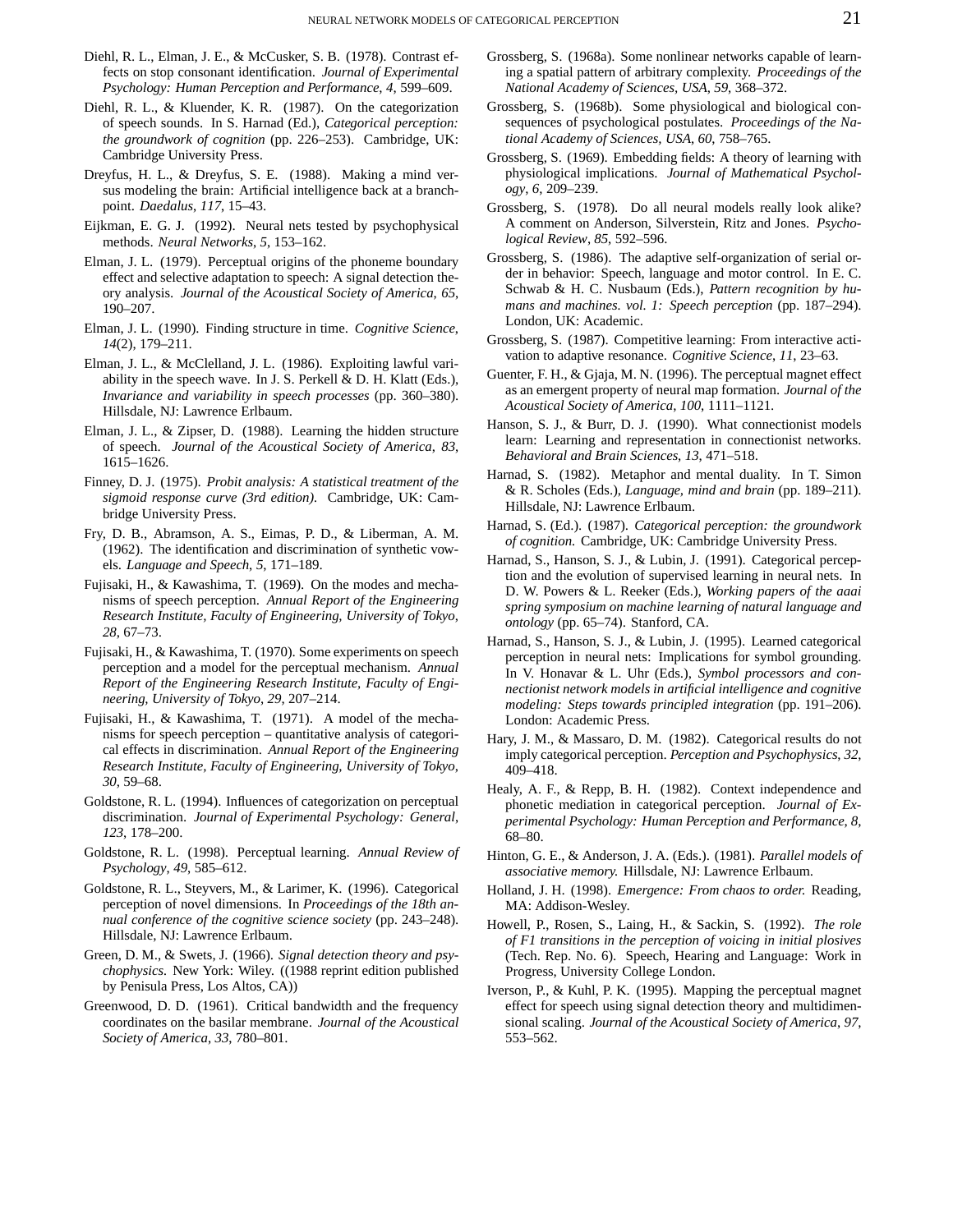- Jordan, M. I. (1986). Attractor dynamics and parallelism in a connectionist sequential machine. In *Proceedings of the 8th annual conference of the cognitive science society* (pp. 531–546). Hillsdale, NJ: Lawrence Erlbaum.
- Kaplan, H. L., Macmillan, N. A., & Creelman, C. D. (1978). Tables of  $d'$  for variable standard discrimination paradigms. *Behavioral Research Methods and Instrumentation*, *10*, 796–813.
- Kohonen, T. (1977). *Associative memory: A system theoretic approach.* Berlin: Springer-Verlag.
- Kruschke, J. K. (1992). ALCOVE: An exemplar-based connectionist model of category learning. *Psychological Review*, *99*, 22–44.
- Kuhl, P. K. (1987). The special-mechanisms debate in speech research: Categorization tests on animals and infants. In S. Harnad (Ed.), *Categorical perception: the groundwork of cognition.* Cambridge, UK: Cambridge University Press.
- Kuhl, P. K. (1991). Human adults and human infants show a "perceptual magnet effect" for the prototypes of speech categories, monkeys do not. *Perception and Psychophysics*, *50*, 93–107.
- Kuhl, P. K., & Miller, J. D. (1978). Speech perception by the chinchilla: Identification functions for synthetic VOT stimuli. *Journal of the Acoustical Society of America*, *63*, 905–917.
- Kuhl, P. K., & Padden, D. M. (1982). Enhanced discriminability at the phonetic boundaries for the voicing feature in macaques. *Perception and Psychophysics*, *32*, 542–550.
- Kuhl, P. K., & Padden, D. M. (1983). Enhanced discriminability at the phonetic boundaries for the place feature in macaques. *Journal of the Acoustical Society of America*, *73*, 1003–1010.
- Lacerda, F. (1998). An exemplar-based account of emergent phonetic categories. *Journal of the Acoustical Society of America*, *103*, 2980(A).
- Liberman, A. M. (1996). *Speech: A special code.* Cambridge, MA: MIT Press.
- Liberman, A. M., Cooper, F. S., Shankweiler, D. P., & Studdert-Kennedy, M. (1967). Perception of the speech code. *Psychological Review*, *74*, 431–461.
- Liberman, A. M., Delattre, P. C., & Cooper, F. S. (1958). Some cues for the distinction between voiced and voiceless stops in initial position. *Language and Speech*, *1*, 153–167.
- Liberman, A. M., Harris, K. S., Hoffman, H. S., & Griffith, B. C. (1957). The discrimination of speech sounds within and across phoneme boundaries. *Journal of Experimental Psychology*, *54*, 358–368.
- Liberman, A. M., & Mattingly, I. (1985). The motor theory of speech perception revised. *Cognition*, *21*, 1–36.
- Liberman, A. M., & Mattingly, I. (1989). A specialization for speech perception. *Science*, *243*, 489–494.
- Lisker, L., & Abramson, A. (1964). A cross-language study of voicing in initial stops. *Word*, *20*, 384–422.
- Lisker, L., & Abramson, A. (1970). The voicing dimension: Some experiments in comparative phonetics. In *Proceedings of 6th international congress of phonetic sciences, prague, 1967* (pp. 563–567). Academia, Prague.
- Livingstone, K. R., Andrews, J. K., & Harnad, S. (1998). Categorical perception effects induced by category learning. *Journal of Experimental Psychology: Learning, Memory and Cognition*, *123*, 178–200.
- Lloyd, D. (1989). *Simple minds.* Cambridge, MA: Bradford Books/MIT Press.
- Lotto, A. J., Kluender, K. R., & Holt, L. L. (1998). Depolarizing the perceptual magnet effect. *Journal of the Acoustical Society of America*, *103*, 3648–3655.
- Luce, R. D. (1959). *Individual choice behavior.* New York, NY: John Wiley.
- Luce, R. D. (1963). A threshold theory for simple detection experiments. *Psychological Review*, *70*, 61–79.
- Macmillan, N. A. (1987). Beyond the categorical/continuous distinction: A psychophysical approach to processing modes. In S. Harnad (Ed.), *Categorical perception: the groundwork of cognition* (pp. 53–85). Cambridge, UK: Cambridge University Press.
- Macmillan, N. A., Braida, L. D., & Goldberg, R. F. (1987). Central and peripheral effects in the perception of speech and nonspeech sounds. In M. E. H. Schouten (Ed.), *The psychophysics of speech perception* (pp. 28–45). Dordrecht, The Netherlands: Martinus Nijhoff.
- Macmillan, N. A., & Creelman, C. D. (1991). *Detection theory: A user's guide.* New York, NY: Cambridge University Press.
- Macmillan, N. A., Goldberg, R. F., & Braida, L. D. (1988). Resolution for speech sounds: Basic sensitivity and context memory on vowel and consonant continua. *Journal of the Acoustical Society of America*, *84*, 1262–1280.
- Macmillan, N. A., Kaplan, H. L., & Creelman, C. D. (1977). The psychophysics of categorical perception. *Psychological Review*, *84*, 452–471.
- Massaro, D. W. (1987a). Categorical partition: A fuzzy logical model of categorical behavior. In S. Harnad (Ed.), *Categorical perception: the groundwork of cognition* (pp. 254–283). Cambridge, UK: Cambridge University Press.
- Massaro, D. W. (1987b). *Speech perception by ear and eye: A paradigm for psychological inquiry.* Hillsdale, NJ: Lawrence Erlbaum Associates.
- Massaro, D. W., & Oden, G. C. (1980). Speech perception: A framework for research and theory. In N. Lass (Ed.), *Speech and language, vol. 3: Advances in basic research and practice* (pp. 129–165). New York, NY: Academic Press.
- McClelland, J. L., & Elman, J. L. (1986). The TRACE model of speech perception. *Cognitive Psychology*, *18*, 1–86.
- Miller, G. A. (1956). The magical number seven, plus or minus two: Some limits on our capacity for processing information. *Psychological Review*, *63*, 81–97.
- Miller, J. L. (1994). On the internal structure of phonetic categories: A progress report. *Cognition*, *50*, 271–285.
- Nearey, T. M. (1997). Speech perception as pattern recognition. *Journal of the Acoustical Society of America*, *101*, 3241–3254.
- Nossair, Z. B., & Zahorian, S. A. (1991). Dynamic spectral shape features as acoustic correlates for initial stop consonants. *Journal of the Acoustical Society of America*, *89*, 2978–2991.
- Pastore, R. E. (1987). Categorical perception: Some psychophysical models. In S. Harnad (Ed.), *Categorical perception: the groundwork of cognition* (pp. 29–52). Cambridge, UK: Cambridge University Press.
- Pastore, R. E. (1987a). Possible acoustic bases for the perception of voicing contrasts. In M. E. H. Schouten (Ed.), *The psychophysics of speech perception* (pp. 188–198). Dordrecht, The Netherlands: Martinus Nijhoff.
- Pastore, R. E., Szczesiul, R., Wielgus, V., Nowikas, K., & Logan, R. (1984). Categorical perception, category boundary effects, and continuous perception: A reply to Hary and Massaro. *Perception and Psychophysics*, *35*, 583–585.